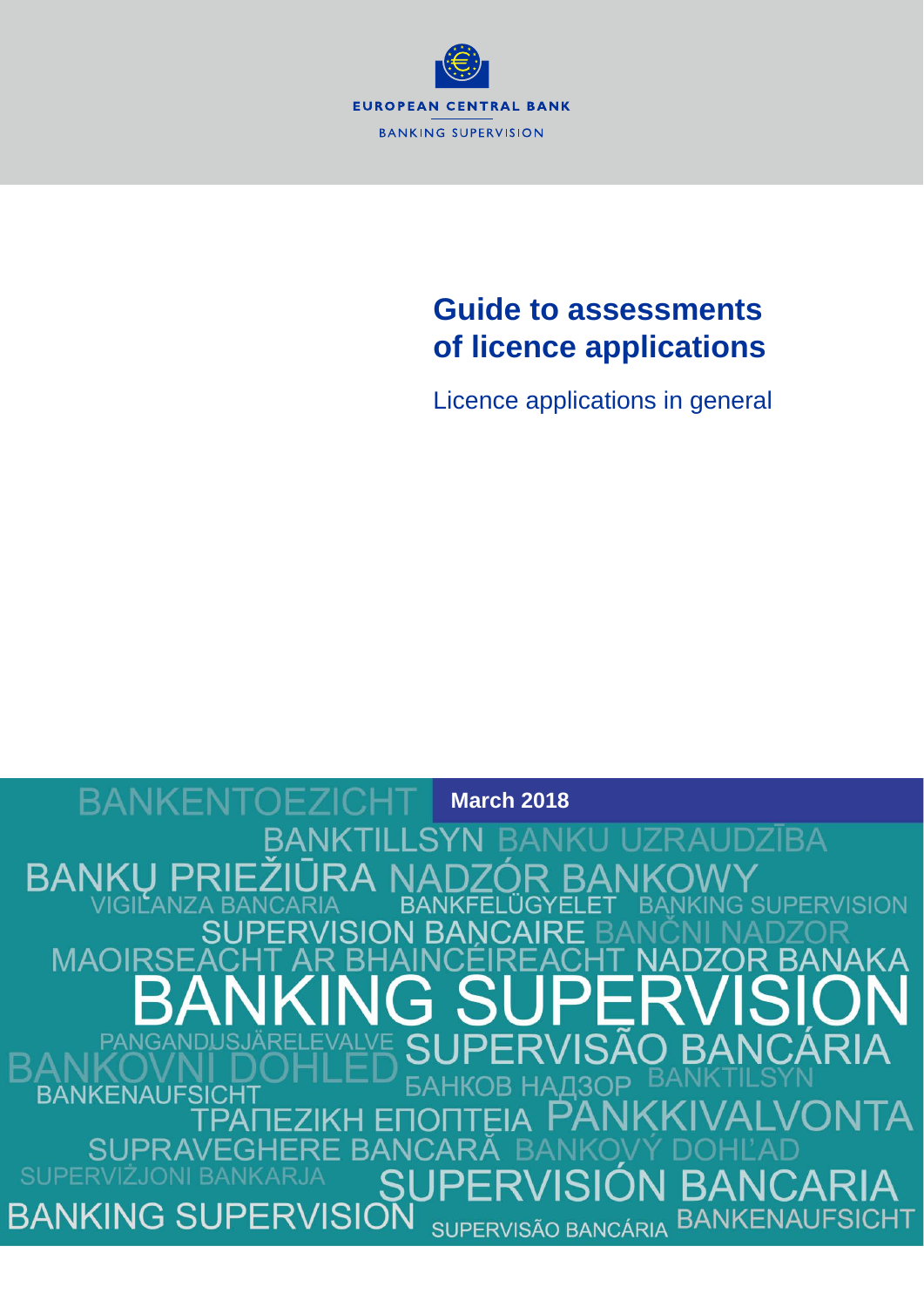# **Contents**

| 1                    | <b>Foreword</b>                           |                                                    | $\mathbf{2}$   |
|----------------------|-------------------------------------------|----------------------------------------------------|----------------|
| $\overline{2}$       | <b>Legal framework</b>                    |                                                    | 3              |
|                      | 2.1                                       | <b>SSM Regulation and SSM Framework Regulation</b> | 3              |
|                      | 2.2                                       | CRD IV and national law                            | 3              |
|                      | 2.3                                       | <b>EBA technical standards</b>                     | 4              |
|                      | 2.4                                       | SSM policies, practices and processes              | 4              |
| 3                    | <b>General licensing principles</b>       |                                                    | 5              |
|                      | 3.1                                       | Gatekeeper                                         | 5              |
|                      | 3.2                                       | Open and complete communication                    | 5              |
|                      | 3.3                                       | Consistency                                        | 5              |
|                      | 3.4                                       | Case-by-case assessment and proportionality        | 6              |
| 4                    | Scope of the licensing requirement        |                                                    | 7              |
|                      | 4.1                                       | <b>Essential activities</b>                        | $\overline{7}$ |
|                      | 4.2                                       | Circumstances triggering a licence requirement     | 10             |
|                      | 4.3                                       | Additional activities regulated by national law    | 13             |
| 5                    | <b>Assessment of licence applications</b> |                                                    | 14             |
|                      | 5.1                                       | Capital                                            | 14             |
|                      | 5.2                                       | Programme of operations                            | 14             |
|                      | 5.3                                       | Fit and proper assessments of the management body  | 14             |
|                      | 5.4                                       | Assessment of direct and indirect shareholders     | 16             |
| 6                    | <b>Procedural considerations</b>          |                                                    | 18             |
|                      | 6.1                                       | Applicable timelines                               | 18             |
|                      | 6.2                                       | Ancillary provisions in the decision               | 22             |
|                      | 6.3                                       | Due process                                        | 23             |
| 7                    | <b>Withdrawal and lapsing of licences</b> |                                                    | 25             |
| <b>Abbreviations</b> |                                           |                                                    | 26             |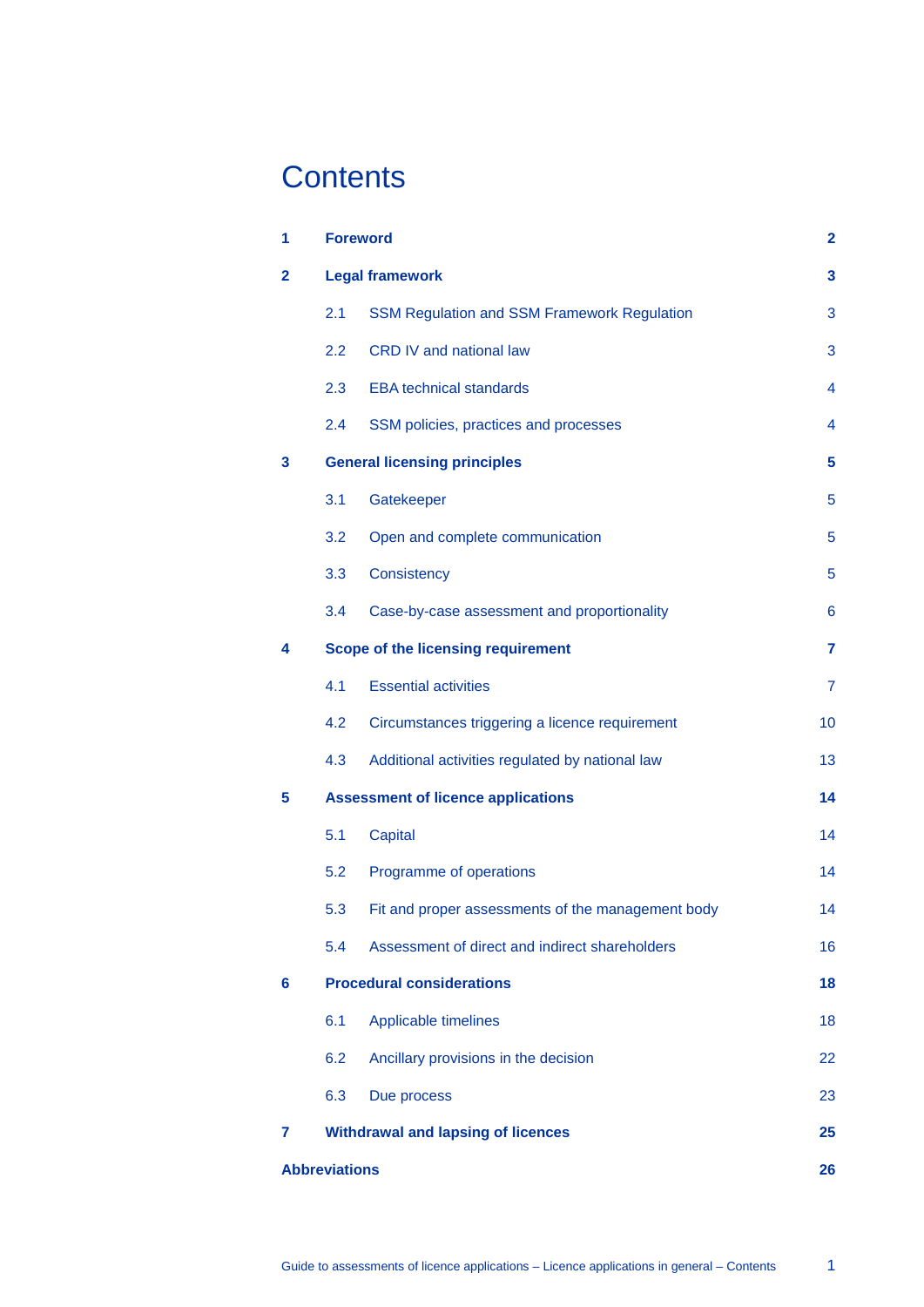# <span id="page-2-0"></span>1 Foreword

-

In this document, the terms "licence" and "authorisation" are used interchangeably, as are the terms "bank" and "credit institution". Licensing of credit institutions is essential for the public regulation and supervision of the European financial system. Confidence in the financial system requires public awareness that banks can only be operated by entities that are licensed to do so. Licensing also contributes to the enforcement of good practice by ensuring that only robust banks can enter the market.

At the same time, licensing should not hinder competition, financial innovation or technological progress. Once licensed, credit institutions in the EU can, in principle, perform a wide range of activities. Licensing therefore promotes a level playing field throughout the EU and reduces the risk that entities will circumvent banking regulation and supervision.

Since 4 November 2014, the European Central Bank (ECB) has been exclusively competent to authorise all credit institutions established in the Member States participating in the Single Supervisory Mechanism (SSM). This competence is exercised in close cooperation with the national competent authorities (NCAs).

This Guide applies to all licence applications to become a credit institution within the meaning of the Capital Requirements Regulation  $(CRR)^1$  $(CRR)^1$ , including, but not limited to, initial authorisations for credit institutions, applications from fintech companies, authorisations in the context of mergers or acquisitions, bridge bank applications and licence extensions. One of the Guide's primary objectives is to promote awareness and enhance the transparency of the assessment criteria and processes for the establishment of a credit institution within the SSM.

The policies, practices and processes set out here may have to be adapted over time. This Guide does not have a legally binding nature and consists of a practical tool to support applicants and all entities involved in the process of authorisation to ensure a smooth and effective procedure and assessment. The Guide will be updated regularly to reflect new developments and experience gained in practice. $2$ 

This Guide uses terminology used in the CRR, the Capital Requirements Directive  $(CRD IV)^3$  $(CRD IV)^3$  and European Banking Authority (EBA) technical standards related to licensing.

<span id="page-2-1"></span><sup>1</sup> Regulation (EU) No 575/2013 of the European Parliament and of the Council, of 26 June 2013 on prudential requirements for credit institutions and investment firms and amending Regulation (EU) No 648/2012 (OJ L 176, 27.6.2013, p. 1)

<span id="page-2-2"></span>In particular two topics, namely assessment of capital (Section 5.1) and assessment of programme of operations (Section 5.2), are still under development; they will be consulted on separately at a later stage.

<span id="page-2-3"></span>Directive 2013/36/EU of the European Parliament and of the Council of 26 June 2013 on access to the activity of credit institutions and the prudential supervision of credit institutions and investment firms, amending Directive 2002/87/EC and repealing Directives 2006/48/EC and 2006/49/EC (OJ L 176, 27.6.2013, p. 338).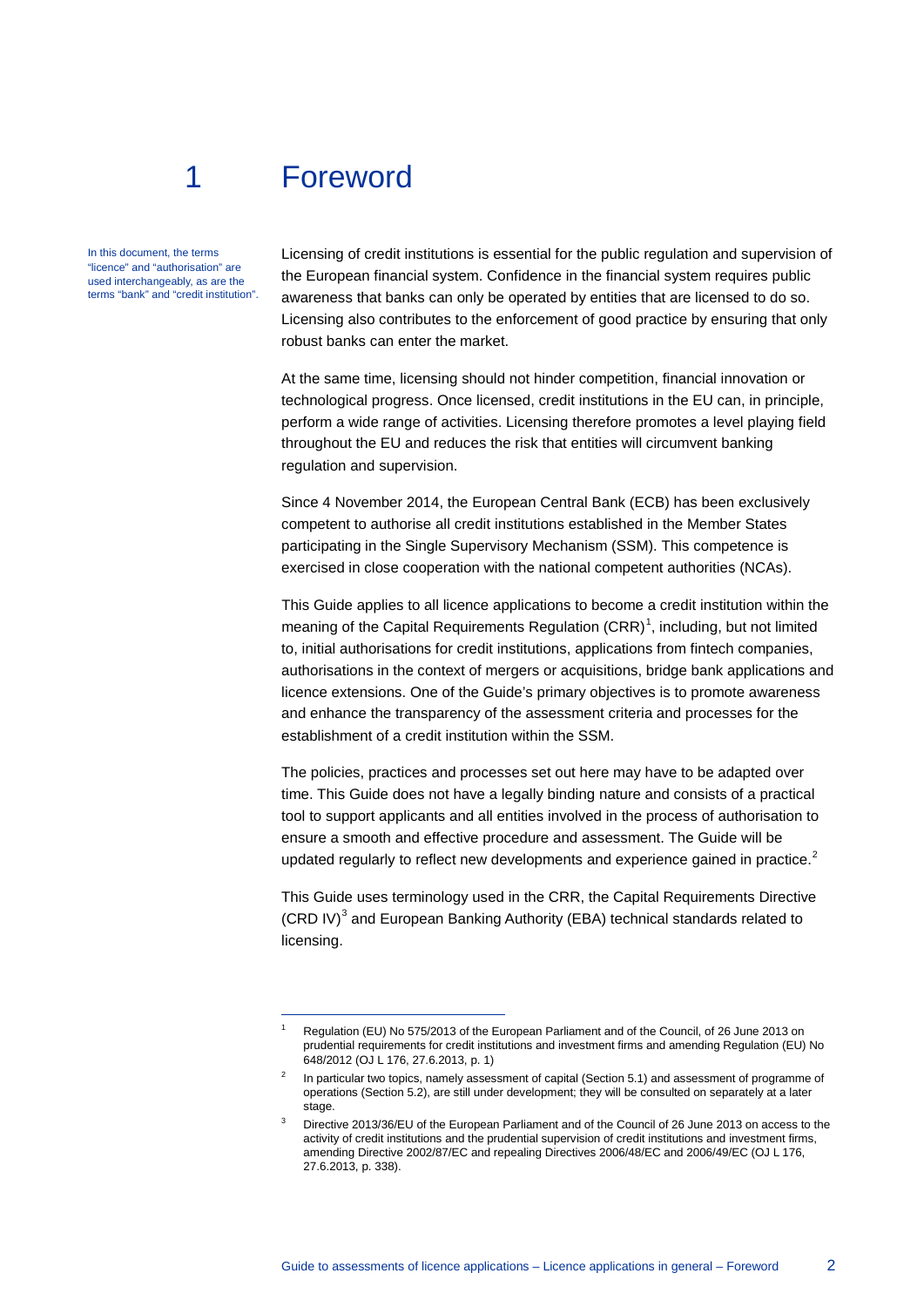# <span id="page-3-0"></span>2 Legal framework

## 2.1 SSM Regulation and SSM Framework Regulation

<span id="page-3-1"></span>Under Article  $4(1)(a)$  $4(1)(a)$  of the SSM Regulation<sup>4</sup>, the ECB is exclusively competent for granting authorisations to take up the business of a credit institution. Article 6(4) and Article 14 provide that this competence is common for both significant institutions (SIs) directly supervised by the ECB and less significant institutions (LSIs) directly supervised by the NCAs.

The SSM Framework Regulation<sup>[5](#page-3-4)</sup> (Articles 73 to 79) elaborates on the authorisation competence, focusing on the respective roles of the relevant NCA and the ECB in the assessment process. [6](#page-3-5)

In performing its gatekeeper role, the ECB can use all of the powers conferred on it by the SSM Regulation. Such powers include collecting information and attaching conditions, obligations and recommendations to authorisation decisions.

<span id="page-3-2"></span>Under Articles 4(1)(a) and 14(5) of the SSM Regulation, the ECB also has the competence to withdraw authorisations in the cases set out in the relevant EU or national law.

## 2.2 CRD IV and national law

-

Article 4(3) of the SSM Regulation provides that, for the purposes of carrying out its supervisory tasks, the ECB should apply all relevant EU law and, where this law is composed of directives, the national legislation transposing those directives. Authorisation requirements are covered mainly in Articles 8 and 10 to 14 of the CRD IV; these articles are minimum harmonisation provisions, meaning that national law can set additional authorisation requirements. Consequently, when taking authorisation decisions within the SSM, the ECB applies the authorisation requirements laid down in national legislation transposing the relevant CRD IV provisions, as well as any specific national legal requirements. This can give rise to differences in the treatment of licence applications across Member States.

<span id="page-3-3"></span>Council Regulation (EU) No 1024/2013 of 15 October 2013 conferring specific tasks on the European Central Bank concerning policies relating to the prudential supervision of credit institutions (OJ L 287, 29.10.2013, p. 63).

<span id="page-3-4"></span><sup>5</sup> Regulation (EU) No 468/2014 of the European Central Bank of 16 April 2014 establishing the framework for cooperation within the Single Supervisory Mechanism between the European Central Bank and national competent authorities and with national designated authorities (SSM Framework Regulation) (ECB/2014/17) (OJ L 141, 14.5.2014, p. 1).

<span id="page-3-5"></span><sup>6</sup> For more detail, see Section 6 – Procedural considerations.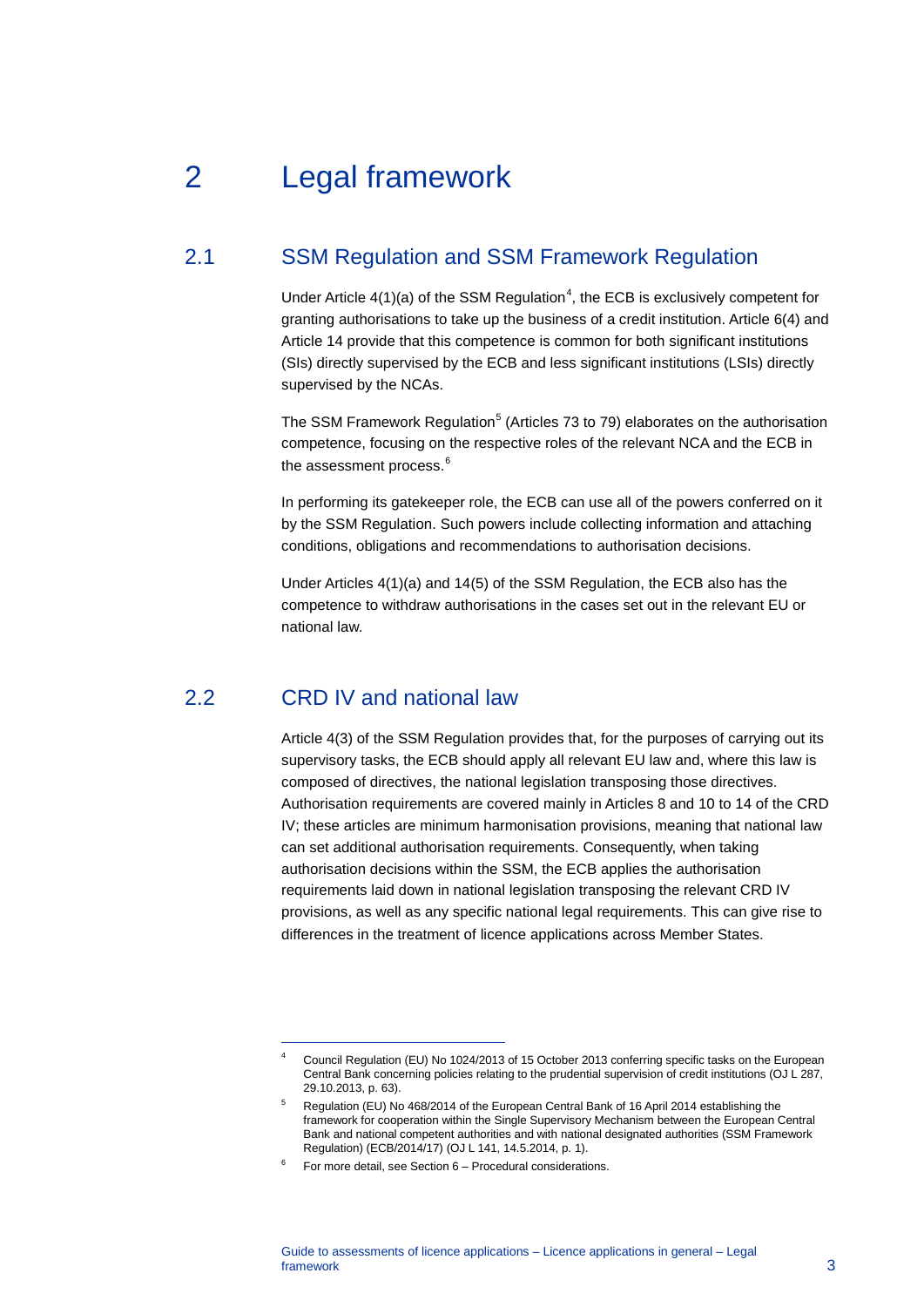## 2.3 EBA technical standards

<span id="page-4-0"></span>The ECB applies all relevant EU acts adopted by the European Commission on the basis of drafts developed by the EBA, in particular the regulatory technical standards (RTS) on the information applicants need to provide to competent authorities when applying for authorisation as credit institutions, and the implementing technical standards (ITS) related to the templates for providing such information.<sup>[7](#page-4-2)</sup> Besides a comprehensive list of information to be provided in applications for authorisation, these technical standards contain a form to be used for licence applications, as well as the relevant submission procedures and requirements.

-

In this document, the term "supervisors" refers to both the NCAs and the ECB.

### 2.4 SSM policies, practices and processes

<span id="page-4-1"></span>The supervisors need to apply the regulatory requirements when assessing licence applications. To ensure that they do so consistently, the interpretation of those requirements needs to be clarified and common supervisory practices and processes need to be developed.

To that end, the ECB, together with the NCAs, has developed policies regarding authorisation applications and supervisory practices and processes, which explain in further detail how the ECB applies, on a case-by-case basis, the CRD IV, EBA standards and national law transposing the CRD IV.

These policies are adopted without prejudice to national law that the ECB should apply. When developing and applying these policies, the ECB is subject to the EBA technical standards, which prevail over them. The NCAs have agreed, to the extent possible, to interpret national law and develop procedures in line with these policies.

This Guide will be complemented with policies on the assessment of capital and the programme of operation towards the end of 2017 or early 2018, and thereafter reviewed in the light of the ongoing development of SSM practice for authorisations and international and European regulatory developments, or new interpretations of the CRD IV by the Court of Justice of the European Union.

<span id="page-4-2"></span><sup>7</sup> Final report on draft Regulatory Technical Standards under Article 8(2) of Directive 2013/36/EU and draft Implementing Technical Standards under Article 8(3) of Directive 2013/36/EU (EBA/RTS/2017/08 and EBA/ITS/2017/05).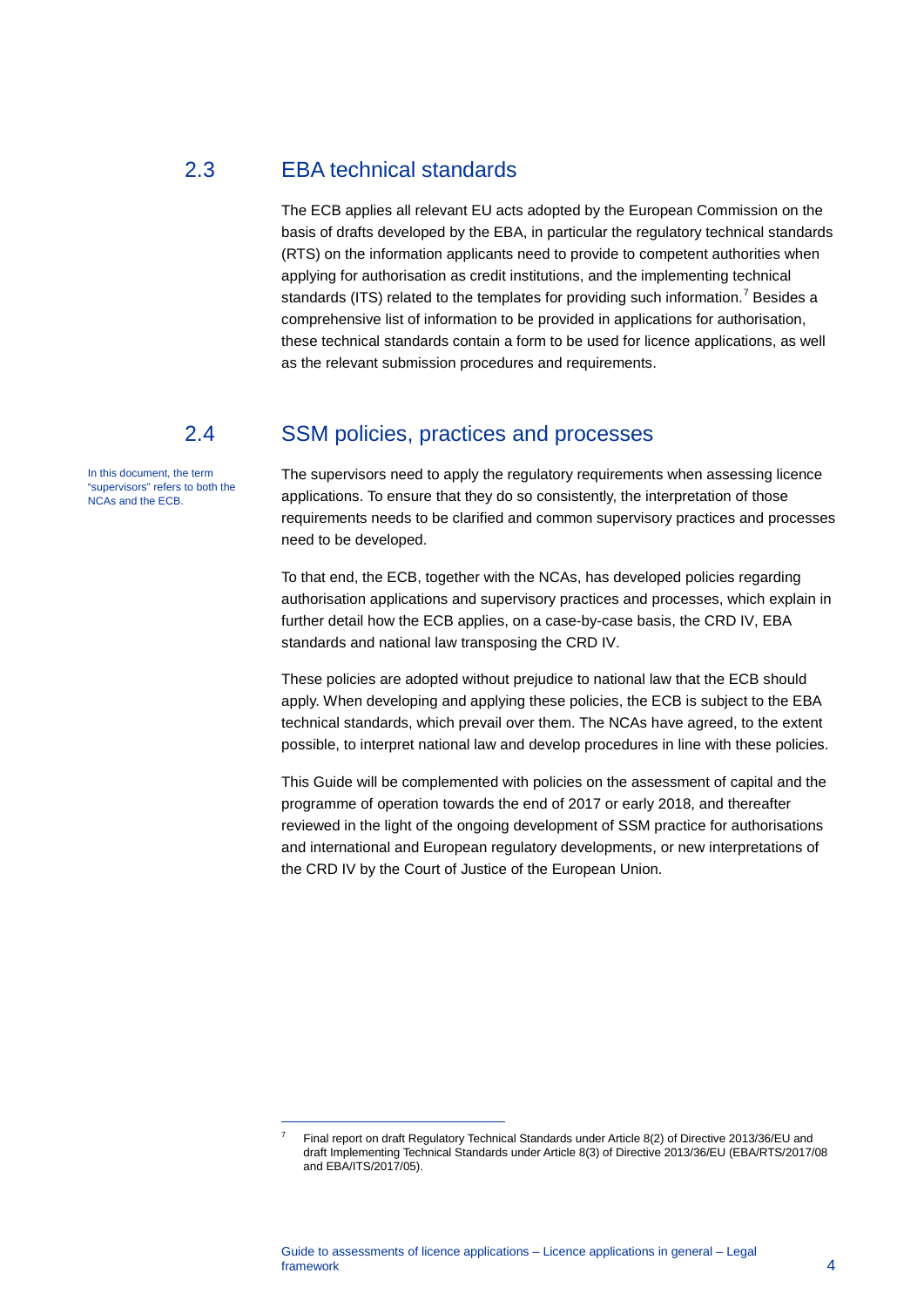# <span id="page-5-0"></span>3 General licensing principles

### 3.1 Gatekeeper

<span id="page-5-1"></span>From a prudential supervision perspective, licensing should prevent institutions that would not be safe and sound, or that could pose a threat to the stability of the financial system, from entering the banking market in the first place. When granting authorisations to banks, the ECB acts as a gatekeeper. Its task is to ascertain that entrants to the banking market are robust and comply with national and EU legal requirements. To this end, it focuses on applicant banks' capital levels, their programme of operations, structural organisation and the suitability of their managers and relevant shareholders.

<span id="page-5-2"></span>No particular business model for banks is advocated in this Guide.

# 3.2 Open and complete communication

A licence application marks the start of (or a significant change in) the lifecycle of a credit institution and thus in the communication between the institution and the supervisor. The supervisors expect each applicant to accurately and completely prepare their application and openly and swiftly share information to help the supervisors reach an informed decision. The information requirements are based on the EBA's RTS and ITS on the information required for the authorisation of credit institutions.

Delays in receiving the requested authorisation most often result from the provision of incomplete information or a failure on the part of the applicant to sufficiently address additional information requests. The supervisors will communicate regularly with the applicant throughout the process.

## 3.3 Consistency

<span id="page-5-3"></span>The first three years of European banking supervision have shown divergences across Member States in the interpretation of the licensing framework and how it is applied in the assessment of licence applications.

This Guide explains in greater detail the policies, practices and processes applied by the ECB when assessing licence applications.

The Guide specifically addresses applications for a new or extended authorisation. Thus, it will not lead to re-assessment of the existing authorisations granted before. The compliance of authorised credit institutions with the requirements concerned is monitored under their ongoing supervision.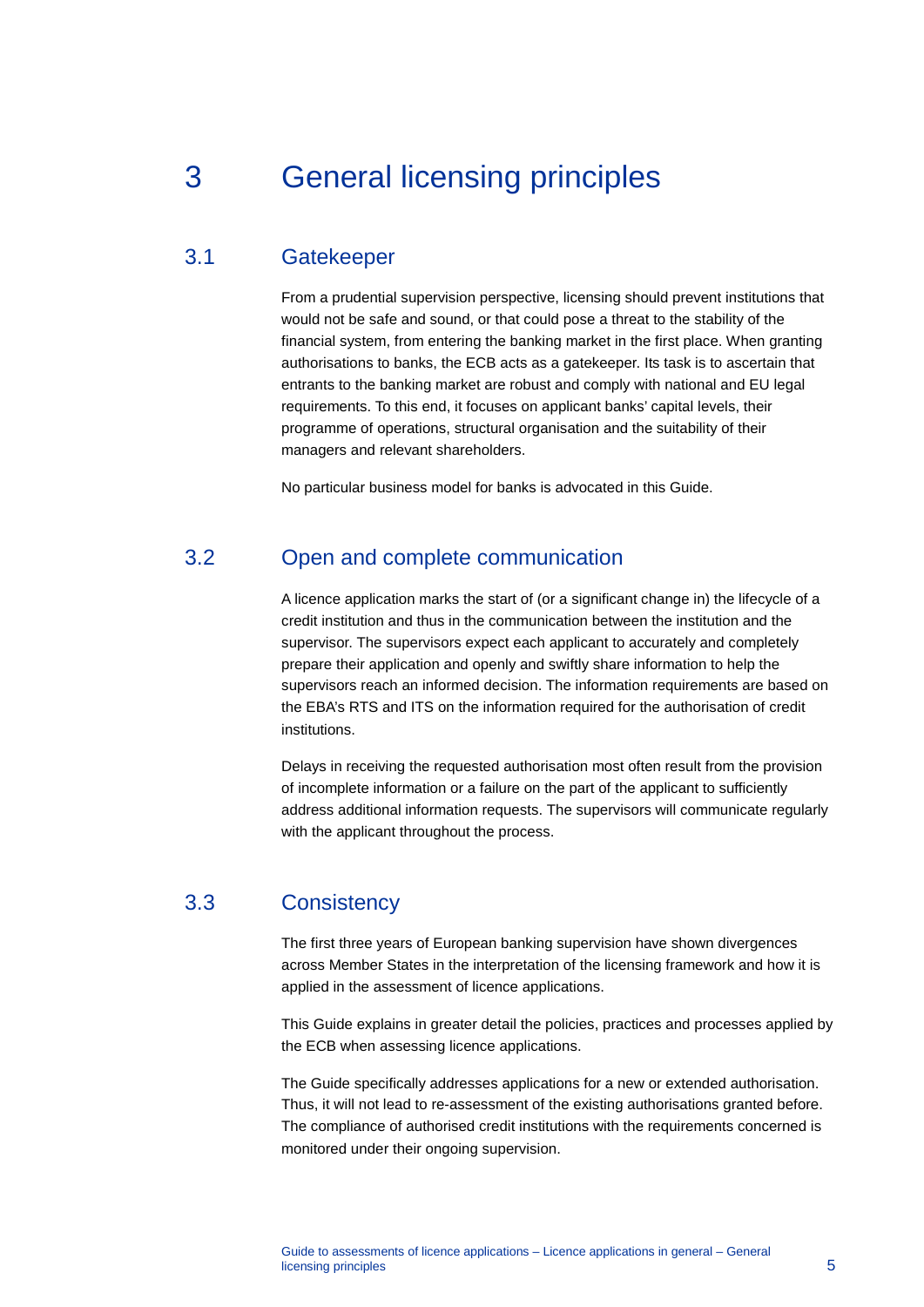# 3.4 Case-by-case assessment and proportionality

<span id="page-6-0"></span>For any licence application, all relevant circumstances will be taken into account. This includes considerations of proportionality in line with the nature, scale and complexity of the applicant entity's activities and the resulting risk.

Information requirements will be calibrated to the nature of the application in line with the applicable law. Applications involving novel, precedential or highly complex activities will require more information than applications solely involving straightforward or already-known activities. For example, a licence application following an internal restructuring to streamline a group structure should be treated differently to a licence application resulting from a merger between two previously independent credit institutions with different business models or to a start-up application.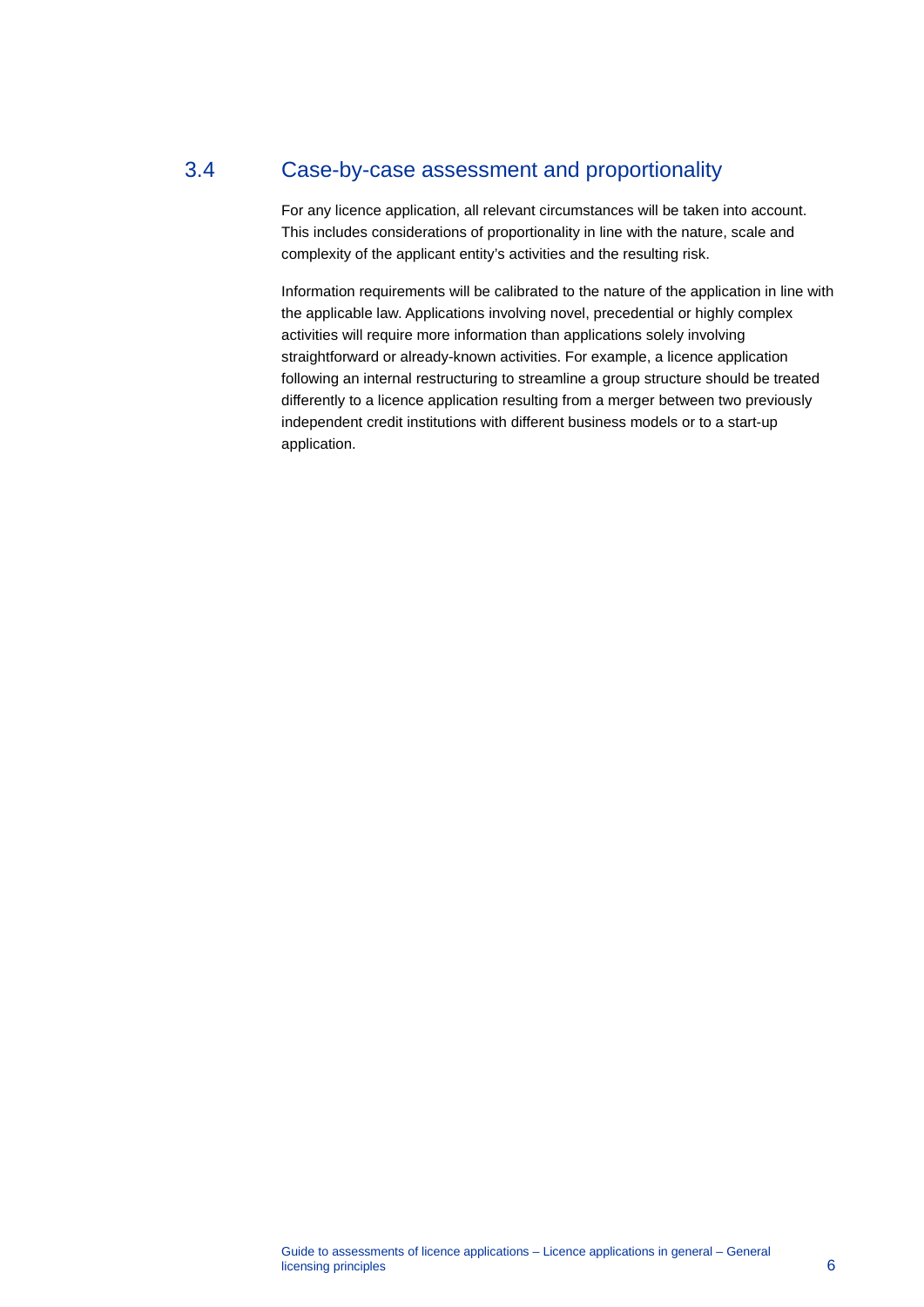# 4 Scope of the licensing requirement

<span id="page-7-0"></span>The scope of the ECB's intervention in the licensing process has three main dimensions:

- verifying that a business is sufficiently engaging in the essential activities that it must undertake in order to be considered a credit institution as defined by the CRR;
- granting a credit institution authorisation at an entity's inception as well as amending the content of an existing licence, e.g. in terms of the scope of the permissible banking activities;
- authorising all regulated activities that are subject to a credit institution authorisation pursuant to the applicable law, irrespective of whether they derive from EU law or from national law, as long as they underpin a prudential supervisory function.

The supervisor needs to individually assess each situation and transaction that may impact on an entity's need for a credit institution authorisation to ascertain whether authorisation, rather than another form of supervisory approval, is required.

<span id="page-7-1"></span>The following sections explain these dimensions in greater detail.

# 4.1 Essential activities

### Definition of "credit institution" in the CRR

A "credit institution" is defined in the CRR as "an undertaking the business of which is to take deposits or other repayable funds from the public and to grant credits for its own account" (Article 4(1)(1)).

The ECB understands that this definition includes entities with a more traditional business model, and also those that reflect the evolving role of banks in society, especially if they explore the use of modern financial technologies (fintech), provided that both components of the definition are present: (i) taking deposits or other repayable funds and (ii) granting credits.

In particular, if the fulfilment of these two essential banking activities is not clear-cut, the ECB will examine the underlying reasons and perform a **focused analysis**. Specific consideration will be given to entities that do not perform both activities but are nonetheless subject to a mandatory licensing requirement in their Member State, such as depositaries of undertakings for collective investment in transferable funds (UCITS) and alternative investment funds.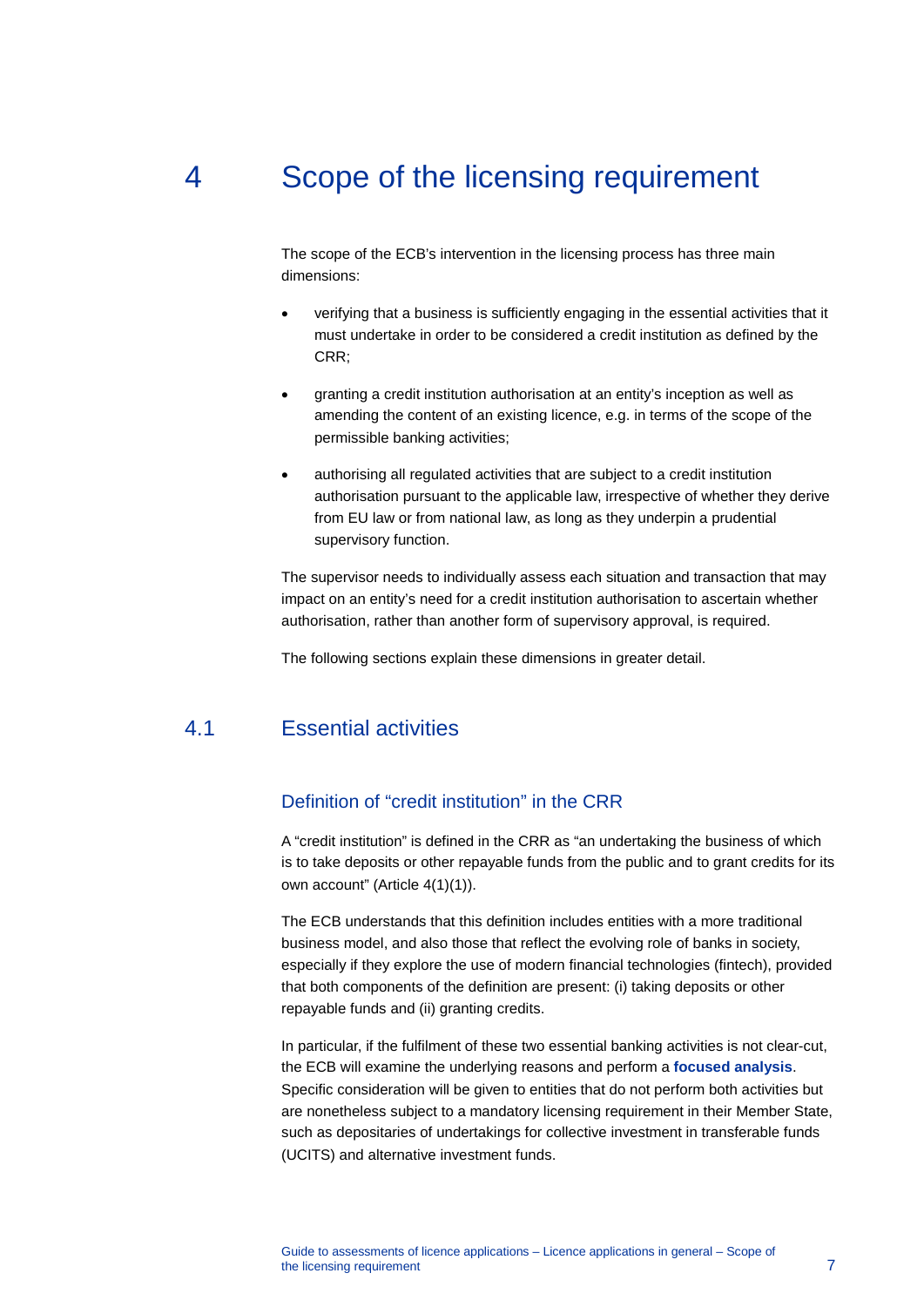- Formal compliance with the individual components of the credit institution definition (as might be the case if, for example, an applicant applies for authorisation as a credit institution without actually developing the corresponding activities) is generally not considered sufficient for an entity to receive a credit institution authorisation. To determine an applicant entity's eligibility, the ECB assesses whether it has **sufficiently developed both** of the defining activities (taking deposits or other repayable funds and granting credits). Possible **additional motives** for the application will be examined in more depth in cases where only formal compliance exists or is presumed to exist. [8](#page-8-0)
- The ECB reviews whether the overall prudential framework for credit institutions is the **most correct and appropriate framework** for the intended activities. For certain specialised financial activities such as e-money issuance and payment services, a more appropriate dedicated regulatory regime exists.
- The applicant entity needs to develop both activities the taking of deposits or other repayable funds and the granting of credits – in order to be considered a "credit institution". Nevertheless, a certain degree of flexibility can be applied during the phasing-in of activities (e.g. the first 12 months after commencing business).

If the applicant does not intend to immediately start offering one of the defining activities when it commences its business, the competent authority should assess whether this may have an impact on the viability of the business plan.

For example, a lack of interest revenue from the credit-granting side will affect interest payments on the deposit-taking side. The supervisors will then assess whether such a business model is sustainable, taking into account the projected phase-in period of the missing activity.

If the business plan of the entity does not foresee granting credits for its own account on a regular basis after the start-up period, the competent authority will assess whether another regulatory regime is more suitable.

#### Guidance on terms used in the definition

-

Neither the CRR nor the CRD IV defines the individual terms which jointly constitute the definition of a credit institution. Although, in practice, the definition of some of these components (e.g. "undertaking") hardly gives rise to discussion, for others the absence of a definition has led to differing interpretations across EU Member States as to which institutions are classified as credit institutions. To ensure consistency, guidance on the ECB's interpretation of certain key terms is provided below (without prejudice to national and EU legal requirements).

<span id="page-8-0"></span>The examination will take into account any applicable national legal requirements.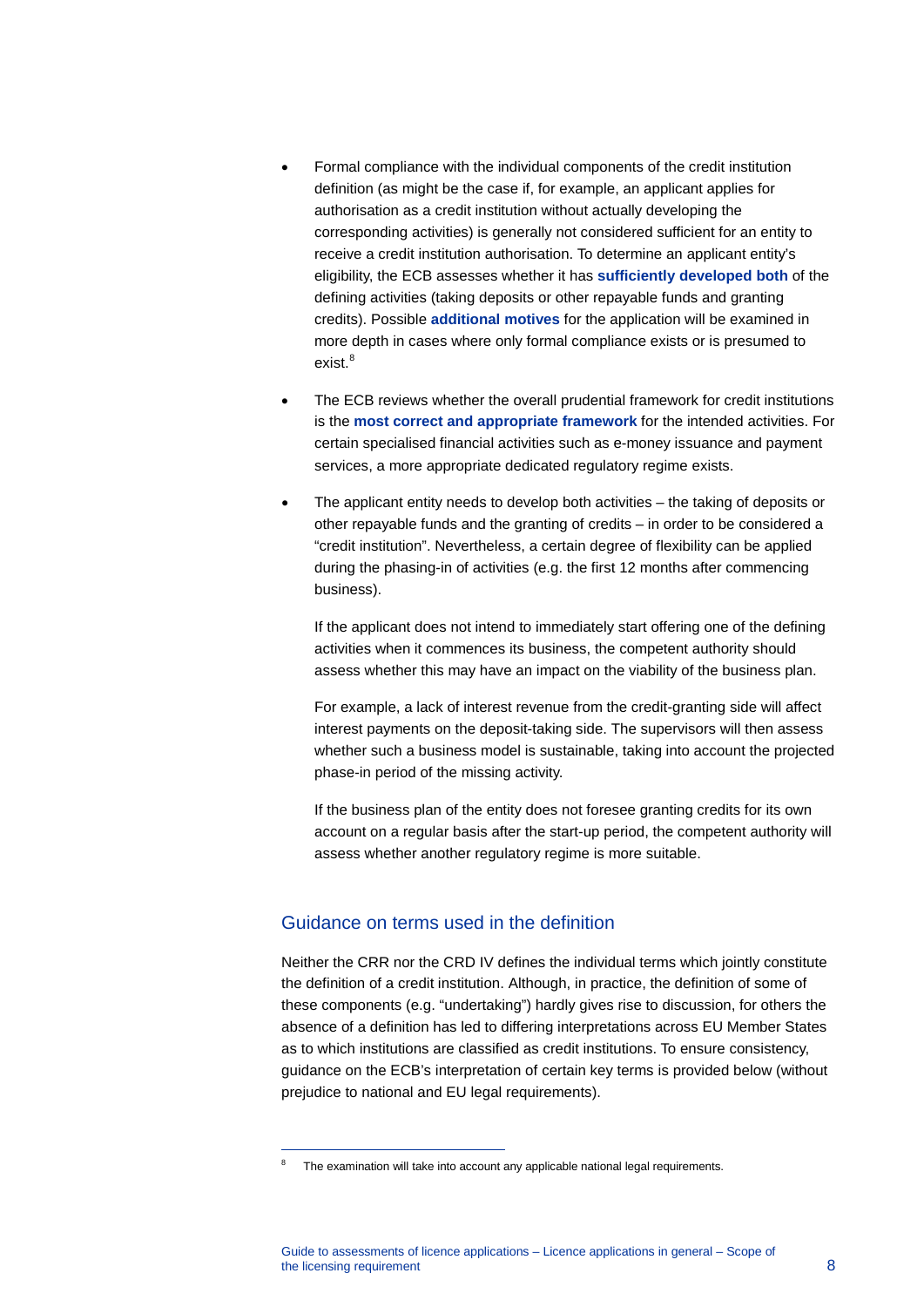#### **Deposits and other repayable funds**

One of the main objectives of harmonised prudential supervision is the adequate protection of depositors, investors and consumers. In that respect, supervision covers institutions whose business is to receive repayable funds from the public, whether in the form of deposits or in other forms such as the continuing issuance of bonds and other comparable securities. Thus, repayable funds, including deposits, may consist of long-term savings accounts, current accounts, immediately repayable savings accounts, funds in investment accounts, or in other forms that are to be repaid. Under the broad interpretation given by the Court of Justice, "other repayable funds" refers not only to financial instruments with the intrinsic characteristic of repayability, but also to those which, although not having that characteristic, are the subject of a contractual agreement to repay the funds paid.<sup>[9](#page-9-0)</sup>

The same broad interpretation also applies to the term "deposit", which is defined in the Deposit Guarantee Schemes Directive  $(DGSD)^{10}$  $(DGSD)^{10}$  $(DGSD)^{10}$  as "a credit balance which results from funds left in an account or from temporary situations deriving from normal banking transactions and which a credit institution is required to repay [*at par*] under the legal and contractual conditions applicable, including a fixed-term deposit and a savings deposit".<sup>[11](#page-9-2)</sup>

Funds received in relation to the provision of specific services, such as payment services or electronic money issuance, among others, are explicitly exempted from the scope of the CRD IV and/or the CRR.<sup>[12](#page-9-3)</sup>

#### **Public**

-

Without prejudice to the existing definitions of "public" in national law, when used in a prudential context "public" implies an element of protection for natural or legal persons against entrusting funds to unsupervised entities whose financial soundness is not established. Specific groups that are deemed not to need such protection may hence be exempted from the term "public". For example, people who have a (personal) relationship with the company to whom they entrust their money and are thus able to assess its financial soundness, or professional market participants with sufficient expertise and funds to conduct their own counterparty research.

<sup>9</sup> Judgment of the Court of Justice of 11 February 1999, *Romanelli*, C-366/97, ECLI:EU:C:1999:71, paragraph 17.

<span id="page-9-0"></span><sup>&</sup>lt;sup>10</sup> Directive 2014/49/EU of the European Parliament and of the Council of 16 April 2014 on deposit guarantee schemes (OJ L 173, 12.6.2014, p. 149).

<span id="page-9-3"></span><span id="page-9-2"></span><span id="page-9-1"></span> $11$  Article 2(1)(3) DGSD.

<sup>&</sup>lt;sup>12</sup> Article 18(3) of the Second Payment Services Directive (PSD2) (Directive 2015/2366/EU of the European Parliament and of the Council of 25 November 2015 on payment services in the internal market, amending Directives 2002/65/EC, 2009/110/EC and 2013/36/EU and Regulation (EU) No 1093/2010, and repealing Directive 2007/64/EC (OJ L 337, 23.12.2015, p. 35)) and Article 6(3) of the Electronic Money Directive (EMD) (Directive 2009/110/EC of the European Parliament and of the Council of 16 September 2009 on the taking up, pursuit and prudential supervision of the business of electronic money institutions amending Directives 2005/60/EC and 2006/48/EC and repealing Directive 2000/46/EC (OJ L 267, 10.10.2009, p. 7)).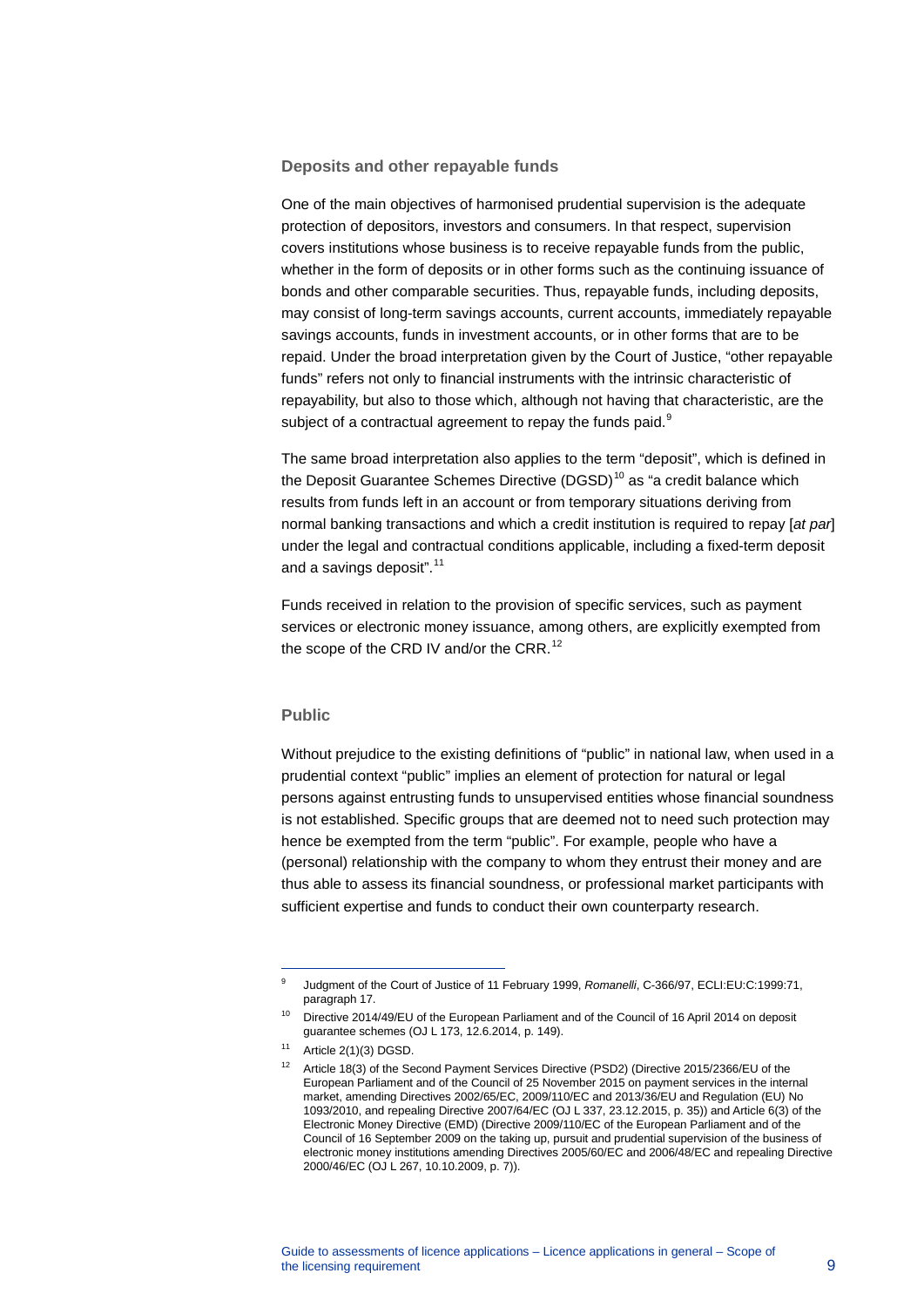**Grant credit for own account**

Lending, in the form of granting credits or loans, must be carried out by the credit institution "for its own account". The credit institution is therefore the creditor, while the credits/loans that it grants become its assets. The different types of credit include, but are not limited to, those covered by the second activity listed in Annex I to the CRD IV, i.e. consumer credits, mortgage loans, factoring and financing of commercial transactions. Overdraft facilities can also qualify as credits under the CRR definition.

# <span id="page-10-0"></span>4.2 Circumstances triggering a licence requirement

#### Initial licensing

Entities may need to file an initial licence application with the NCA for various reasons. Whether the licence is required on a temporary or permanent basis has, in principle, no bearing on the application. Licences are, however, generally granted for an indefinite period of time.

- Any **person (or group of persons) wishing to become a credit institution**, i.e. to begin taking deposits or other repayable funds and granting credits, requires a new licence. It may be a newly created entity or an existing one that has already been performing one of the two required activities and now wishes to offer the other activity as well. It may also be a regulated financial institution that plans to expand its business to include full banking services.
- A new licence may also be necessary if **two or more credit institutions merge and create a new entity to accommodate the merged credit institution activities.** Any new entity performing regulated activities requires a licence.

Such a new entity may sometimes only need to exist for a short period of time, for example in the course of a merger, when a credit institution's activities may need to be carved out and placed into a new, temporary entity before being merged into the final entity. Regardless of its temporary nature, this new entity would still require a licence.

Nevertheless, an exception can be made for temporary credit institutions that will hold the activities only for a "legal second", i.e. only for as long as it takes to complete the legal transactions involved in the merger. In order to decide whether to make an exception, the supervisors will take into account the specific circumstances and risks involved in the execution of the transaction. The ECB considers that such an exception can only be made where the parties concerned have a safeguard in place in case the transfer cannot be completed within the "legal second". All other necessary supervisory approvals pertaining to the merger will still need to be obtained.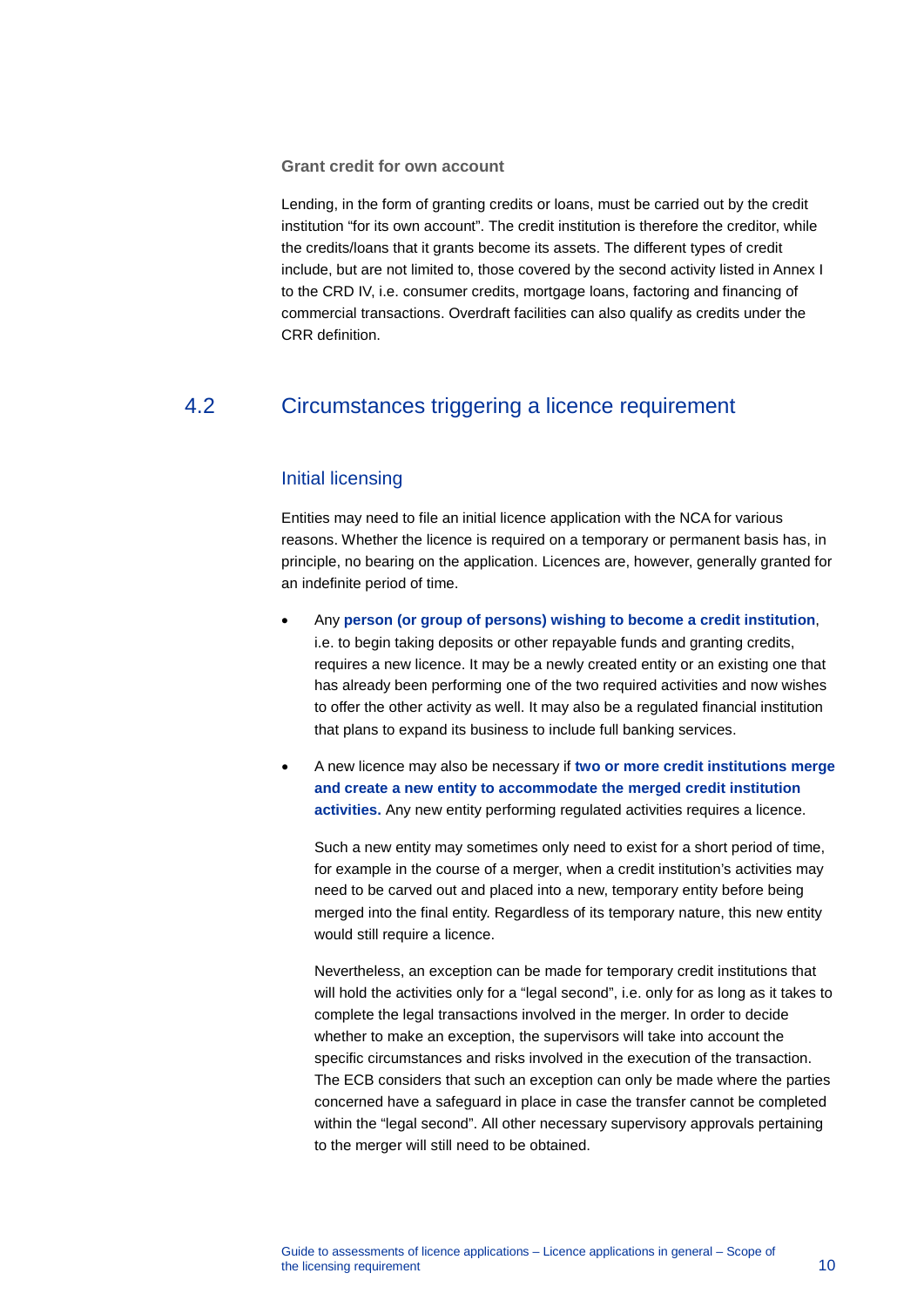• A **bridge bank** is a temporary credit institution created specifically to hold the assets and liabilities of another, typically insolvent, credit institution in order to maintain critical functions while the sale or write-down of assets is being arranged. Although temporary, bridge banks are credit institutions and are therefore subject to an ECB licence decision.

Bridge banks often need to be established quickly, to support a bank in crisis. Owing to the urgency of the situation and short timelines, in duly justified circumstances bridge banks can be authorised with a waiver, as provided for in the Bank Recovery and Resolution Directive (BRRD)<sup>13</sup>, allowing them to begin operations without fully complying with CRD IV requirements. This type of waiver should, however, be limited in time.

Depending on the particular situation, the licensing of bridge banks is undertaken in cooperation with other authorities, notably the Single Resolution Board or the national resolution authority. Other authorities may also be involved as necessary.

### Changes in licences

Entities may need to file applications to change initial licences for various reasons, including, but not limited to, those described below.

• Certain Member States do not grant "universal" banking licences, i.e. licences authorising the applicant to perform all of the activities listed in Annex I to the CRD IV, or more if so defined by national law. In the case of a non-universal licence, the scope of the initial authorisation may therefore need to be extended if an authorised entity wishes to take up another regulated activity, such as investment services, portfolio management, safekeeping and custodian services, etc.

#### **Annex I to the CRD IV**

#### LIST OF ACTIVITIES SUBJECT TO MUTUAL RECOGNITION

- 1. Taking deposits and other repayable funds.
- 2. Lending including, inter alia: consumer credit, credit agreements relating to immovable property, factoring, with or without recourse, financing of commercial transactions (including forfeiting).
- 3. Financial leasing.

-

4. Payment services as defined in Article 4(3) of Directive 2007/64/EC.

<span id="page-11-0"></span> $13$  Directive 2014/59/EU of the European Parliament and of the Council of 15 May 2014 establishing a framework for the recovery and resolution of credit institutions and investment firms and amending Council Directive 82/891/EEC, and Directives 2001/24/EC, 2002/47/EC, 2004/25/EC, 2005/56/EC, 2007/36/EC, 2011/35/EU, 2012/30/EU and 2013/36/EU, and Regulations (EU) No 1093/2010 and (EU) No 648/2012, of the European Parliament and of the Council (OJ L 173, 12.6.2014, p. 190).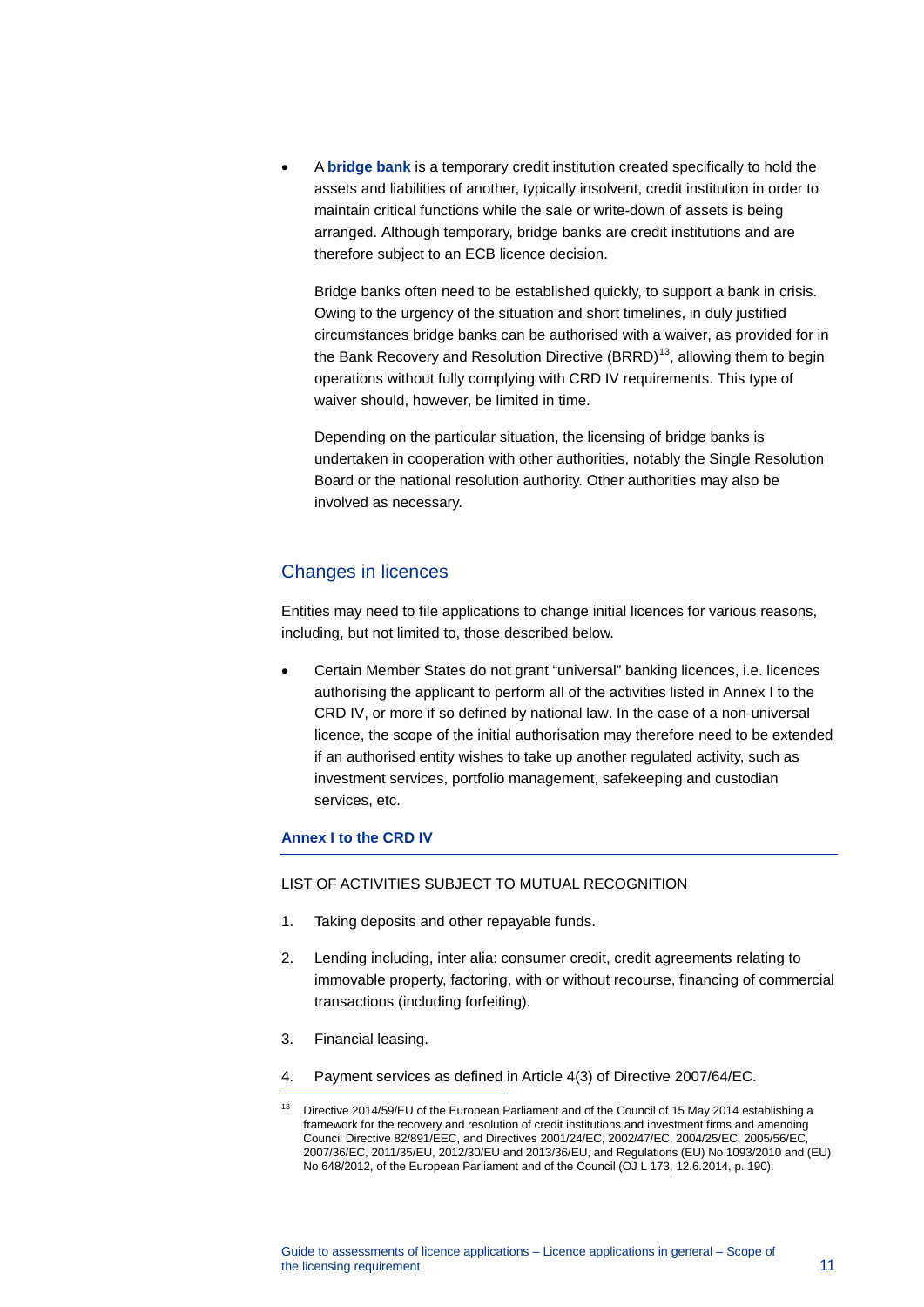- 5. Issuing and administering other means of payment (e.g. travellers' cheques and bankers' drafts) insofar as such activity is not covered by point 4.
- 6. Guarantees and commitments.
- 7. Trading for own account or for account of customers in any of the following:
	- (a) money market instruments (cheques, bills, certificates of deposit, etc.);
	- (b) foreign exchange;
	- (c) financial futures and options;
	- (d) exchange and interest-rate instruments;
	- (e) transferable securities.
- 8. Participation in securities issues and the provision of services relating to such issues.
- 9. Advice to undertakings on capital structure, industrial strategy and related questions and advice as well as services relating to mergers and the purchase of undertakings.
- 10. Money broking.
- 11. Portfolio management and advice.
- 12. Safekeeping and administration of securities.
- 13. Credit reference services.
- 14. Safe custody services.
- 15. Issuing electronic money.

The services and activities provided for in Sections A and B of Annex I to Directive 2004/39/EC, when referring to the financial instruments provided for in Section C of Annex I of that Directive, are subject to mutual recognition in accordance with this Directive.

- An institution may choose to carry out different activities over the course of its lifetime. If national law requires a licence decision due to a **change in activity**, then the ECB must be involved and will take the licence decision. If, however, the initial licence already covers the new activity, there should be no need to apply for a change in licence.
- The legal form of an entity may also change. If the **change in legal form** requires a licence decision according to national law, or if it modifies the prudential regime that is applied to the institution, then the ECB should be involved and will take the licence decision. If the change of legal form does not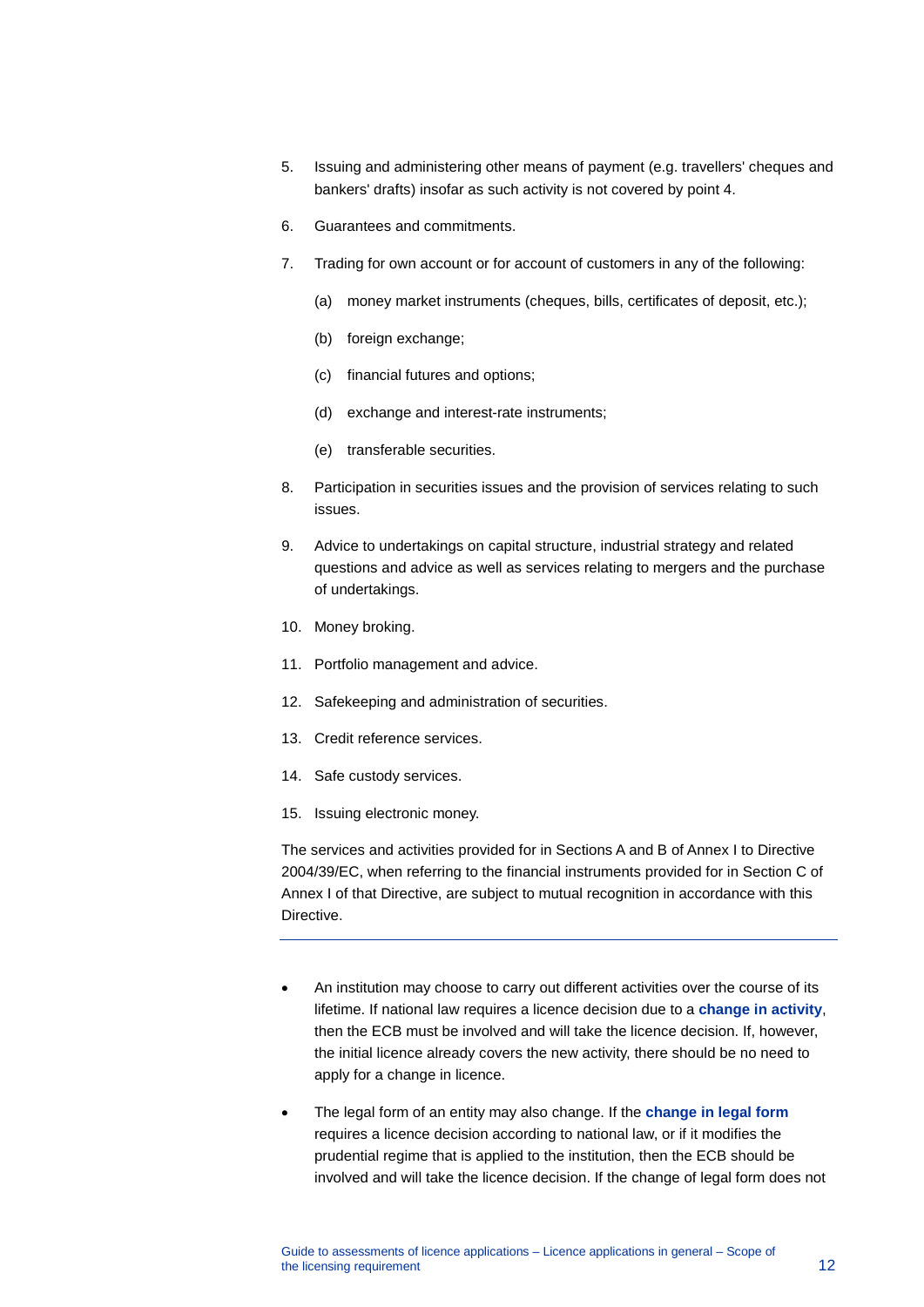require a licence decision according to national law, other types of supervisory approvals may still be necessary, for example for changing the credit institution's constituent documents (articles of association).

**Mergers** may trigger the need for an ECB decision on a licence extension, particularly if the entities' licences do not cover the same activities. The entity that will take on the regulated activities previously carried out by the other parties to the merger needs to have authorisation for the entire range of activities. If the entity already has a banking licence, that licence may need to be extended. All other necessary supervisory approvals pertaining to the merger must also be obtained.

Given the exclusive competence of the ECB to grant authorisations within the SSM, licences should not be transferred to either a new or an existing entity without prior authorisation from the ECB.

<span id="page-13-0"></span>In general, applications for changes in licences can be assessed in a more proportionate way than initial licence applications. Examples of this are included in Section 5.

## 4.3 Additional activities regulated by national law

See also the following clarification on the ECB's banking supervision website:

[Letter of 31 March 2017](https://www.bankingsupervision.europa.eu/banking/letterstobanks/shared/pdf/2017/Letter_to_SI_Entry_point_information_letter.pdf?abdf436e51b6ba34d4c53334f0197612) regarding the ECB's competence to exercise supervisory powers granted under national law.

-

The activities regulated by national law may go beyond those listed in Annex I to the CRD IV. Therefore, whenever national law requires a credit institution to obtain an authorisation before beginning a financial activity, the ECB may be required to take an authorisation decision, even if the activity is not one of the activities listed in Annex I to the CRD IV insofar as this authorisation requirement underpins a supervisory function under EU law.<sup>[14](#page-13-1) [15](#page-13-2)</sup>

The ECB grants authorisations for activities that are only regulated by national law insofar as they underpin a supervisory function under EU law.

<span id="page-13-1"></span><sup>&</sup>lt;sup>14</sup> With the exception for the time being of the authorisation of covered bond activities carried out by credit institutions where such dedicated authorisation is required by national law pending further assessment.

<span id="page-13-2"></span><sup>&</sup>lt;sup>15</sup> Under Article 78(5) of the SSM Framework Regulation, according to which "the decision granting authorisation shall cover the applicant's activities as a credit institution as provided for in the relevant national law (…)".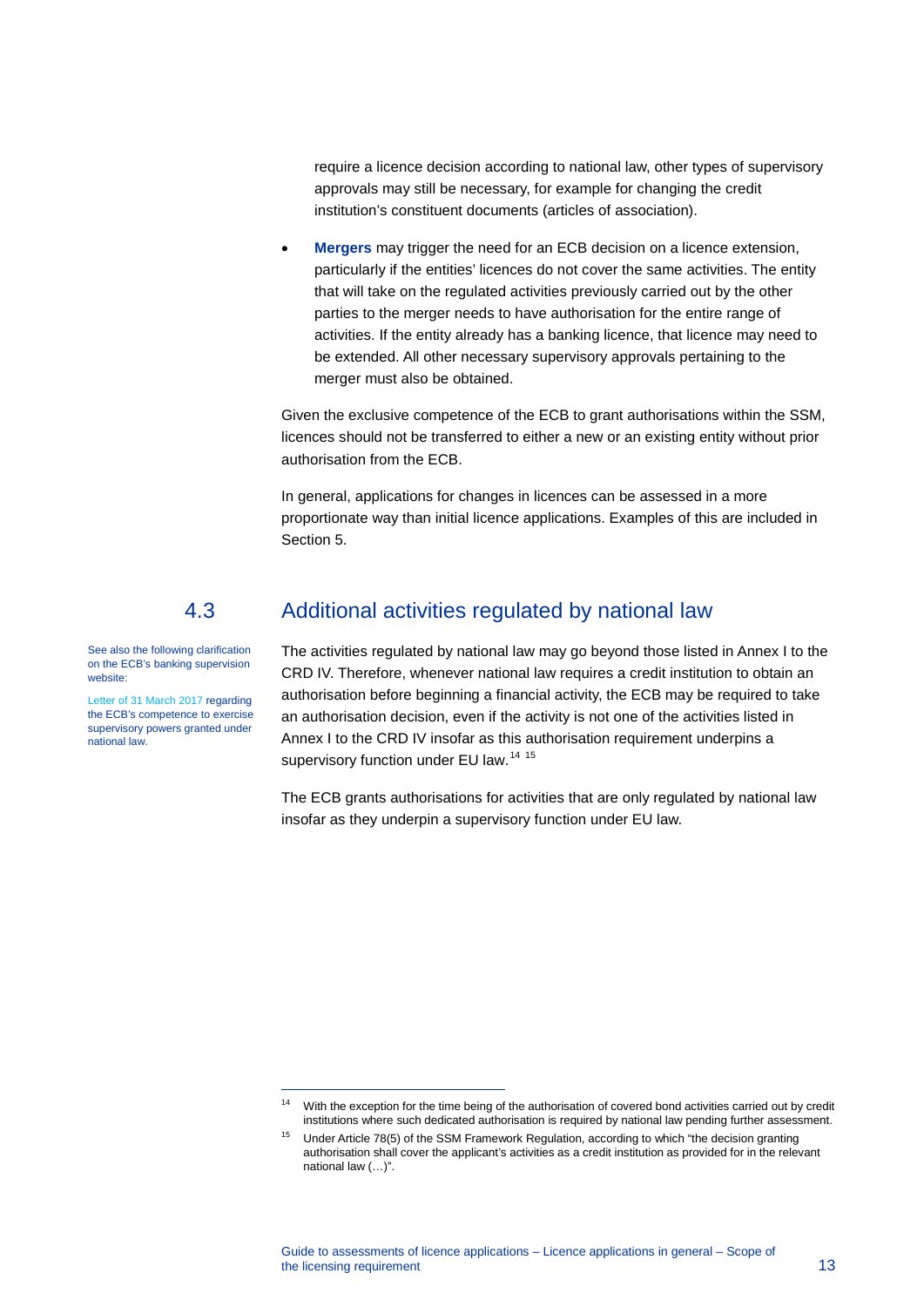# 5 Assessment of licence applications

For more information see:

- EBA technical standards
- Programme of operation: Article 10 of the CRD IV
- Own funds: Article 12 of the CRD IV
- Suitability of management: Article 91 of the CRD IV
- Suitability of shareholders: Article 14 of the CRD IV

<span id="page-14-0"></span>The supervisors assess the information submitted by the applicant for an initial banking licence or a change to an existing licence against a set of criteria stemming from EU and national law and in a manner appropriate to the licence requested. The following are examples of some of the areas covered by the assessment:

- general presentation of the applicant and its history, including background and justification for requesting the licence;
- programme of operations, including intended activities, business model and the associated risk profile;
- structural organisation of the applicant, including IT organisation and outsourcing requirements;
- financial information, including forecast balance sheet and profit and loss account projections and adequacy of internal capital and liquidity;
- suitability of shareholders;
- suitability of the management board and key function holders and of the supervisory board.

<span id="page-14-1"></span>The following sections explain the assessment criteria in greater detail.

## 5.1 Capital

<span id="page-14-2"></span>[The guidance as regards the determination and the assessment of the capital required for a newly licensed bank will be added to this Guide in a later stage, but only after a separate public consultation has been conducted.]

# 5.2 Programme of operations

<span id="page-14-3"></span>[The guidance as regards the assessment of the programme of operations required for a newly licensed bank will be added to this Guide in a later stage, but only after a separate public consultation has been conducted.]

## 5.3 Fit and proper assessments of the management body

Members of the management body of the applicant entity must be assessed for compliance with the requirements for fitness and propriety ("suitability"). This applies to all members of the management body, either in its executive function or in its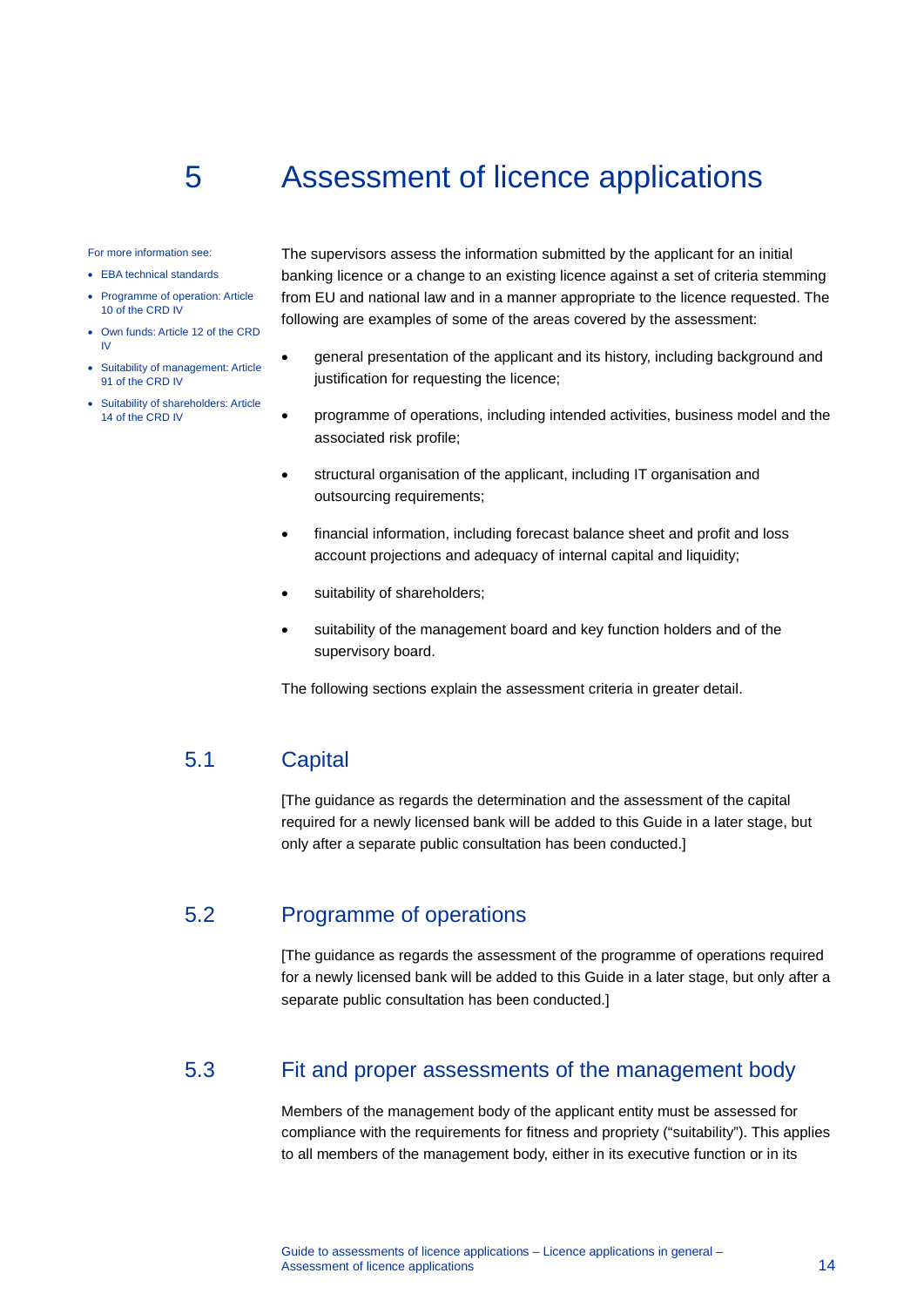supervisory function. In principle, the authorisation decision itself will include the assessment of the fitness and propriety of all the members of the management body.

Unlike fit and proper assessments as part of ongoing supervision, fit and proper assessments of prospective members of the management body as part of the licensing process will be conducted by the ECB, for both significant and less significant institutions.

However, once the initial licence decision has been taken, subsequent appointments or changes to the management body will neither affect the initial licence decision nor require a new one.

For more detailed guidance, see the ECB's Guide to [fit and proper](https://www.bankingsupervision.europa.eu/ecb/pub/pdf/ssm.fap_guide_201705.en.pdf)  [assessments](https://www.bankingsupervision.europa.eu/ecb/pub/pdf/ssm.fap_guide_201705.en.pdf).

The criteria used in assessing appointments to the management body as part of a licensing procedure are the same as those used in regular fit and proper assessments.

As the assessment process is subject to the principle of proportionality, it is tailored to the anticipated systemic importance and forecast risk profile of the applicant entity. The following points illustrate how the proportionality principle is applied.

• By definition, credit institutions applying for licence extensions are already licensed and supervised by either the ECB or the NCA, depending on their significance. Therefore, only new management body members who will be appointed as a result of the extension will be assessed.

If the extension represents a significant change in the entity's business model or in the complexity or range of its services and products, the board as a whole can be assessed as part of the licence extension to ensure that the collective suitability of the board's knowledge is preserved.

Existing members of the management body are generally not reassessed as part of the licence extension procedure. However, if at some point during the assessment, new facts emerge that may adversely affect the fitness and propriety of board members, the NCA together with the ECB may consider performing a separate full fit and proper assessment.

- Appointments in bridge banks are subject to the regular fit and proper process. A waiver regarding the fitness and propriety requirements may only be granted if the establishment of a bridge bank is exceptionally urgent.
- The assessment of the reputation of the appointees/candidates will be conducted in the same manner for all applicants, regardless of the applicant entity's future status as significant or less significant; proportionality does not apply.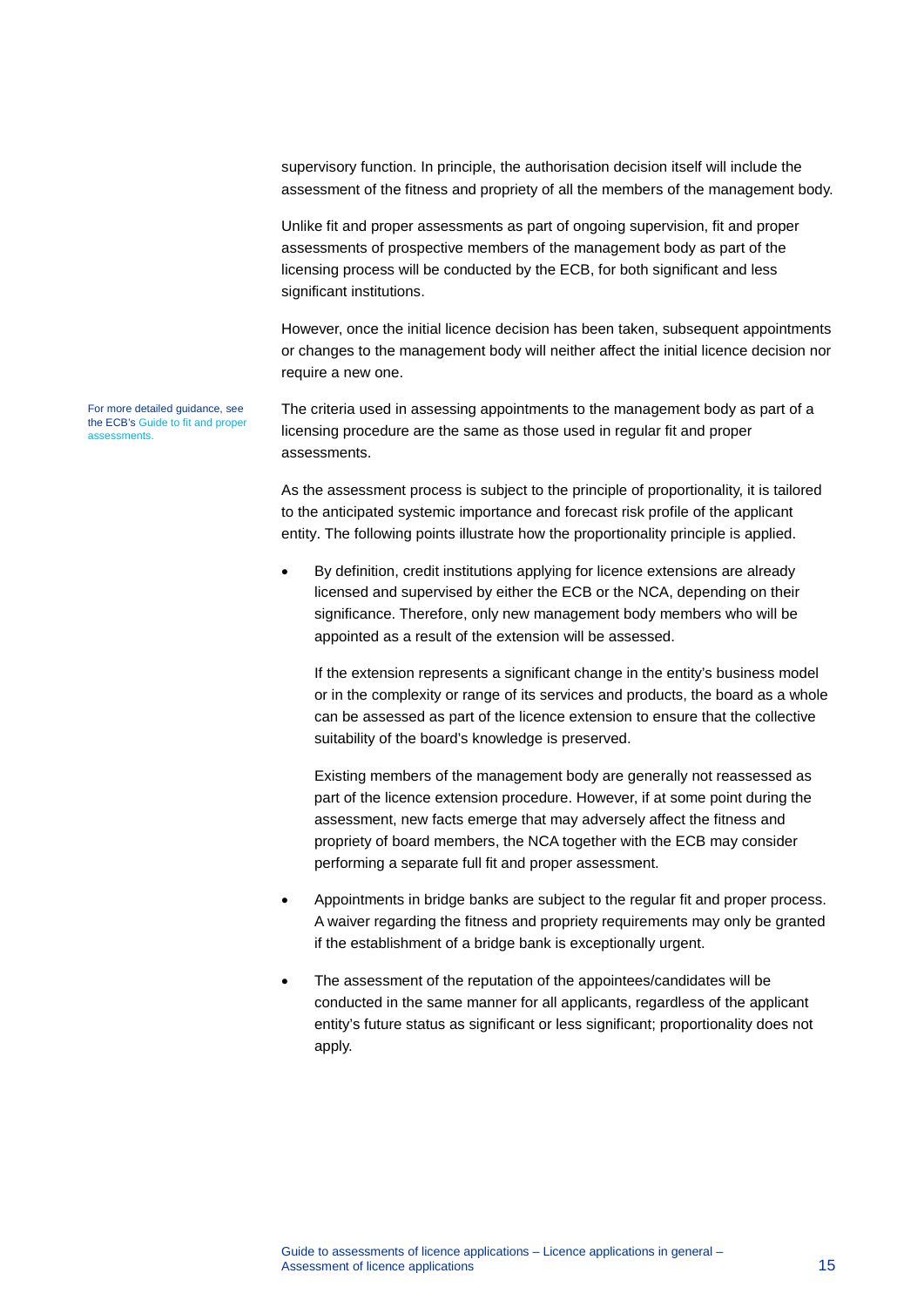# 5.4 Assessment of direct and indirect shareholders

The term "shareholders" is used here to cover "shareholders and members" as referred to in in Article 14 of the CRD IV.

<span id="page-16-0"></span>If the shareholders of the applicant entity hold more than 10% of the capital or voting rights or exercise a significant influence over the management of the entity, the qualifying holding criteria will be applied as part of the licensing procedure. However, if there are multiple smaller shareholders without any qualifying holdings, the 20 largest shareholders will normally be assessed.<sup>[16](#page-16-1)</sup>

Existing shareholders are generally not reassessed as part of a licence extension procedure. However, if at some point during the assessment, new facts emerge that may adversely affect the suitability of qualified shareholders, the NCA together with the ECB may consider performing a separate shareholder assessment, provided this power is granted under national law.

### Qualifying holdings

-

Within the context of a licensing procedure, the criteria used for assessing shareholders are the same as those used for assessing an acquirer of a qualifying holding in an existing credit institution. These criteria are:

- the reputation of the shareholder;
- the financial soundness of the shareholder;
- the lack of suspicion of money laundering or terrorist financing.

In addition, two other criteria also used in the assessment of acquisitions of qualifying holdings are covered elsewhere in the overall licensing assessment, specifically:

- the reputation, knowledge, skills and experience of the senior management who will direct the business of the credit institution (see Section 5.3);
- the projected compliance of the institution with the prudential requirements (see Section 5.1).

While the assessment closely mirrors that conducted during a qualifying holding procedure, no separate qualifying holding decision will be issued, unless national law transposing the CRD IV provides otherwise. The result of the assessment of the shareholders is, therefore, in principle, incorporated into the licence decision.

<span id="page-16-1"></span><sup>&</sup>lt;sup>16</sup> Final report on draft Regulatory Technical Standards under Article 8(2) of Directive 2013/36/EU and draft Implementing Technical Standards under Article 8(3) of Directive 2013/36/EU (EBA/RTS/2017/08 and EBA/ITS/2017/05).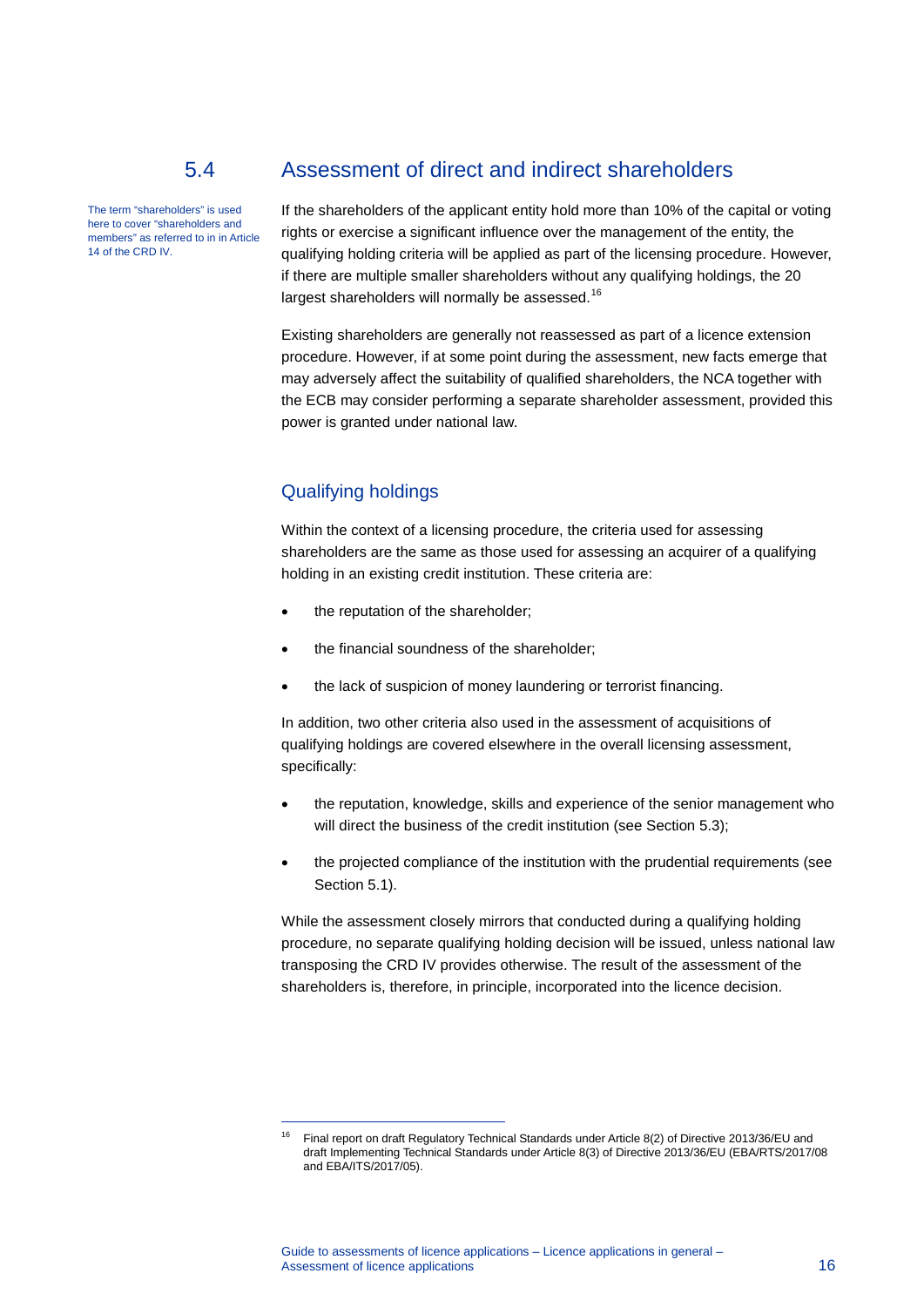### Focused assessment of 20 largest shareholders

For more information, see the EBA regulatory technical standards (currently awaiting implementation). In the absence of persons with qualifying holdings, the assessment will instead generally focus on the 20 largest shareholders or, if the entity has less than 20 shareholders, all of the shareholders.

The information requirement for the 20 shareholders taking part in the focused assessment will take into account not only the EBA standards, but also the proportionality principle, the size of the holdings and the role of the shareholders.

Several shareholders may hold exactly the same amount, making it difficult to know who to include in the focused assessment of the 20 largest shareholders. In that case, all of the shareholders with a holding of exactly the same amount as the smallest holding before the cut-off will, in principle, be included in the assessment.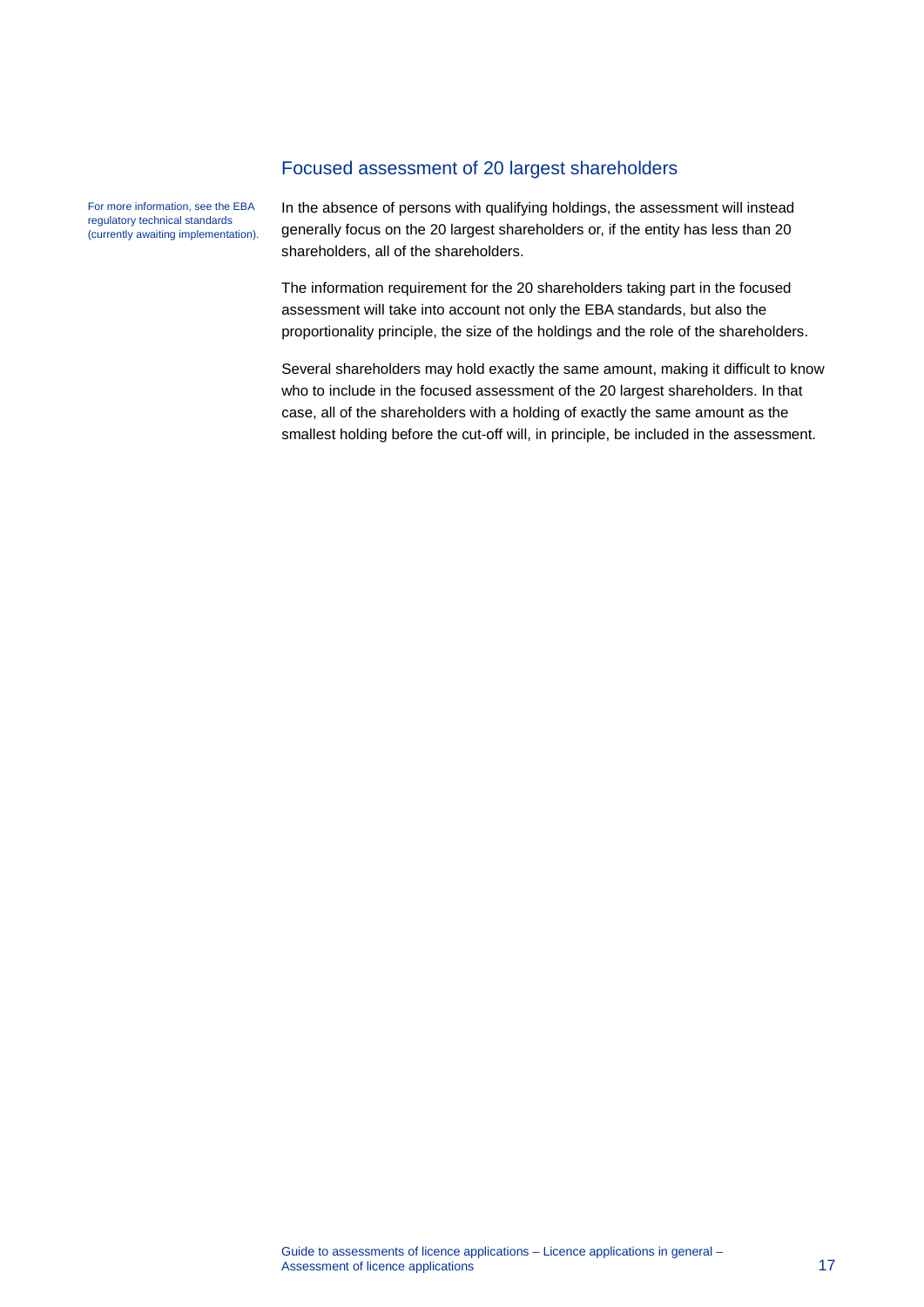# 6 Procedural considerations

<span id="page-18-0"></span>In the euro area, the procedure for granting or extending a banking licence is one of what are known as "common procedures". The ECB and the national supervisors are involved in different stages of these common procedures in which the entry point for all applications is the national supervisor of the country where the bank is/will be located, irrespective of whether the significance criteria are met or not. The national supervisors and the ECB cooperate closely throughout the whole procedure, which, for all supervised credit institutions, ends with the ECB taking the decision.

#### **Figure 1**

The authorisation process



## 6.1 Applicable timelines

<span id="page-18-1"></span>Article 15 of the CRD IV provides guidance as to the maximum time a licence application can take (12 months). However, as not all Member States have transposed the Directive in their national laws in the same way, the current national laws continue to set out differing timelines. The start of the countdown period, or timeline, for a licence application can therefore differ across Member States. In some Member States, the timeline starts when the NCA receives the application, even if it is incomplete.<sup>[17](#page-18-2)</sup> In others, the timeline is not initiated until the application is considered complete.<sup>[18](#page-18-3)</sup> Likewise, the use of suspension periods in the timeline can differ across Member States.

Within these constraints the following harmonised three-phase approach is, to the extent possible, applied.

There are three main phases for each licence application:

- pre-application phase;
- application phase;
- <span id="page-18-3"></span><span id="page-18-2"></span>• handover to ongoing supervision.

#### Pre-application phase

The supervisors generally engage in discussions with the applicant prior to the formal submission of a licence application in order to (i) explain the process and the information requirements, (ii) identify, inter alia, whether a credit institution licence is the appropriate authorisation for the entity, (iii) review the effective presentation of

-

<sup>17</sup> "start 1" in Figures 2 and 3.

<sup>&</sup>lt;sup>18</sup> "start 2" in Figures 2 and 3.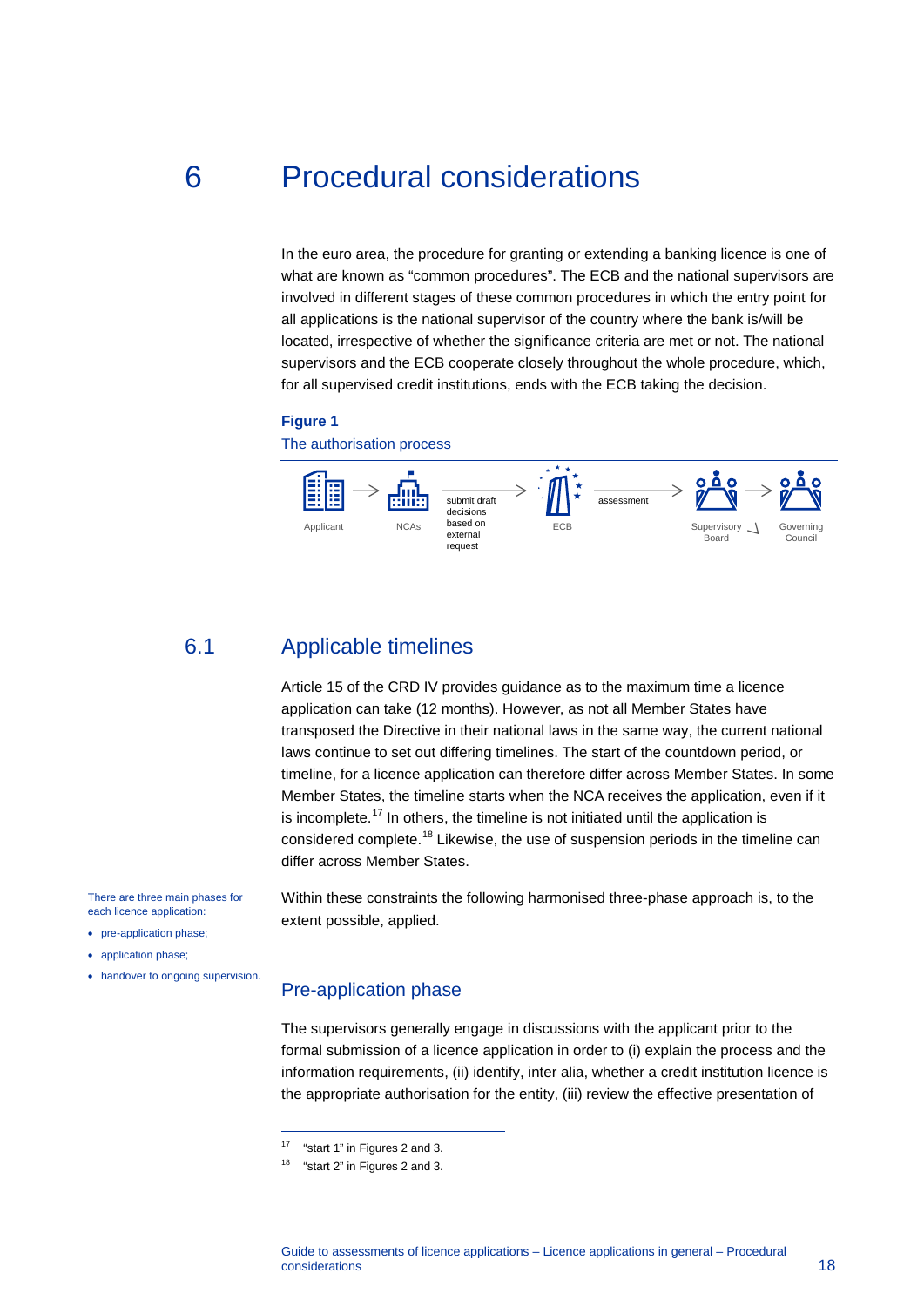the licensing plans, and (iv) raise potential early concerns from a prudential perspective. This practice is greatly encouraged to ensure a smoother process.

#### **Figure 2**

Timeline, pre-application phase



From the supervisors' side, specialists familiar with the licensing process and the assessment criteria will be involved. It is important that the right persons from the entity's side take part in the pre-application discussions, i.e. senior staff with the capacity to take decisions as well as persons with sufficient operational knowledge to respond to detailed questions.

Any feedback provided by the supervisors in this phase is without prejudice to the outcome of the application phase and the subsequent decision by the ECB.

The pre-application phase enables the applicant to evaluate the scope and timeline of the project. The applicant can then decide whether to delay or interrupt the process or to move on to the next phase and submit a formal application to the NCA.

#### Application phase

The entry point is always the NCA, as national laws must be taken into account.

The supervisors generally hold regular meetings with the applicant to guide the applicant through the assessment process and to discuss the submitted information in depth.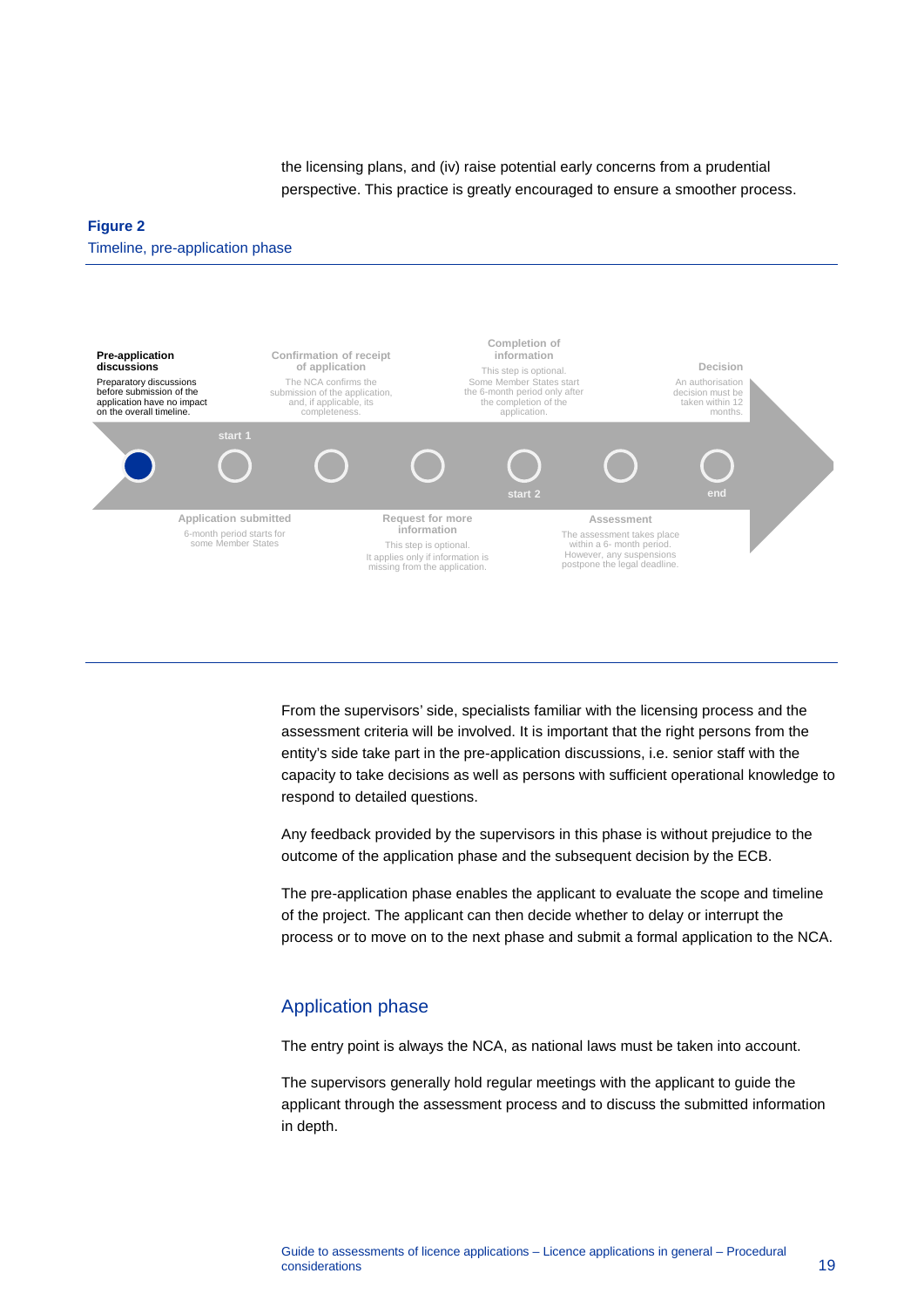#### **Figure 3**



At any time during the assessment process, the NCA and the ECB can request further information from the applicant as necessary. It often emerges during the application procedure that further details are needed to understand and analyse the application.

Depending on applicable national law, these requests for further information can suspend the proceedings and postpone the legal deadline accordingly. However, the entire process, starting from the NCA's acknowledgement of receipt of the application should not exceed 12 months, including any suspension periods.

The applicant can withdraw the application at any time, informing the NCA accordingly. This may happen, for instance, if the applicant considers that the requirements for licensing cannot be fulfilled. Otherwise, the application ends either with a decision by the NCA to reject the application or, if the NCA has submitted a draft proposal to the ECB to grant the authorisation (in which case it will have notified the applicant accordingly), with a decision by the ECB to grant or reject the application.

#### Example timeline for a typical licence application

- Group A decides to create a new subsidiary, "Bank X".
- Group A approaches the NCA of the Member State in which Bank X is to be established and has several preparatory meetings with the NCA, and possibly the ECB, at which the process is explained and the information to be submitted with the application is specified.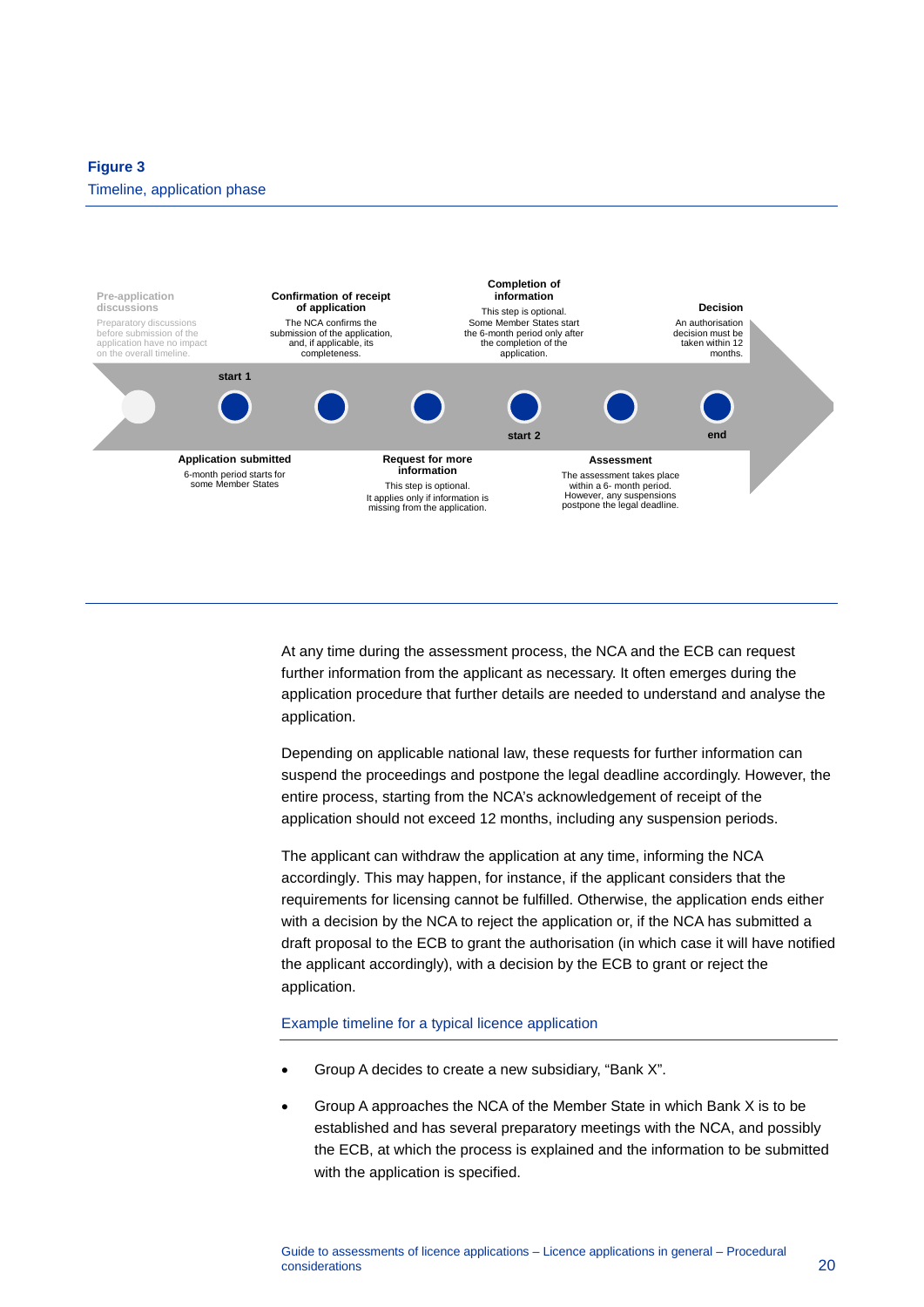- Group A formally submits to the NCA its application for a credit institution authorisation for Bank X.
- The countdown period begins with the initial submission of the application (as provided for by the national law of the Member State in which Bank X is to be established).
- The NCA sends a confirmation to Group A, acknowledging the receipt of its application and the official start of the assessment period and giving the applicable legal deadline.
- During the assessment phase, the NCA together with the ECB discovers that some vital pieces of information are missing from the application file. The NCA then makes a formal request to the applicant to submit the missing information.
- If provided by national law, the request for further information suspends the process, and the timeline is paused.
- Once Group A has submitted the missing information, the process is resumed, and the legal deadline is extended by the number of days of the suspension period, if so provided for by national law.
- The supervisors request further information (and therefore suspend the process in accordance with national law) several times over the course of the assessment.
- After the assessment has been performed by the NCA and the ECB, the NCA proposes to the ECB to grant the authorisation for Bank X and the ECB makes its decision within the applicable legal deadline, taking into account any suspension periods.

#### Handover to ongoing supervision

Depending on the circumstances that triggered the licensing requirement and the information that was submitted during the pre-application or application phases, there will be a greater or lesser need for enhanced follow-up monitoring in order to ensure that the credit institution complies with the ECB licence decision, including any ancillary provisions (see next section).

The supervisors will begin planning and carrying out supervisory activities, including an assessment of significance and the setting up of a new Supervisory Examination Programme (setting up a Joint Supervisory Team (JST) in the case of a significant bank and conducting a Supervisory Review and Evaluation Process (SREP), stress tests, on-site inspections, thematic reviews, etc.).

More generally, the supervisors will monitor the authorised entity's adherence to the submitted programme of operations. If it emerges that the new entity does not

For more information, see the [Guide to banking supervision](https://www.bankingsupervision.europa.eu/press/publications/html/index.en.html)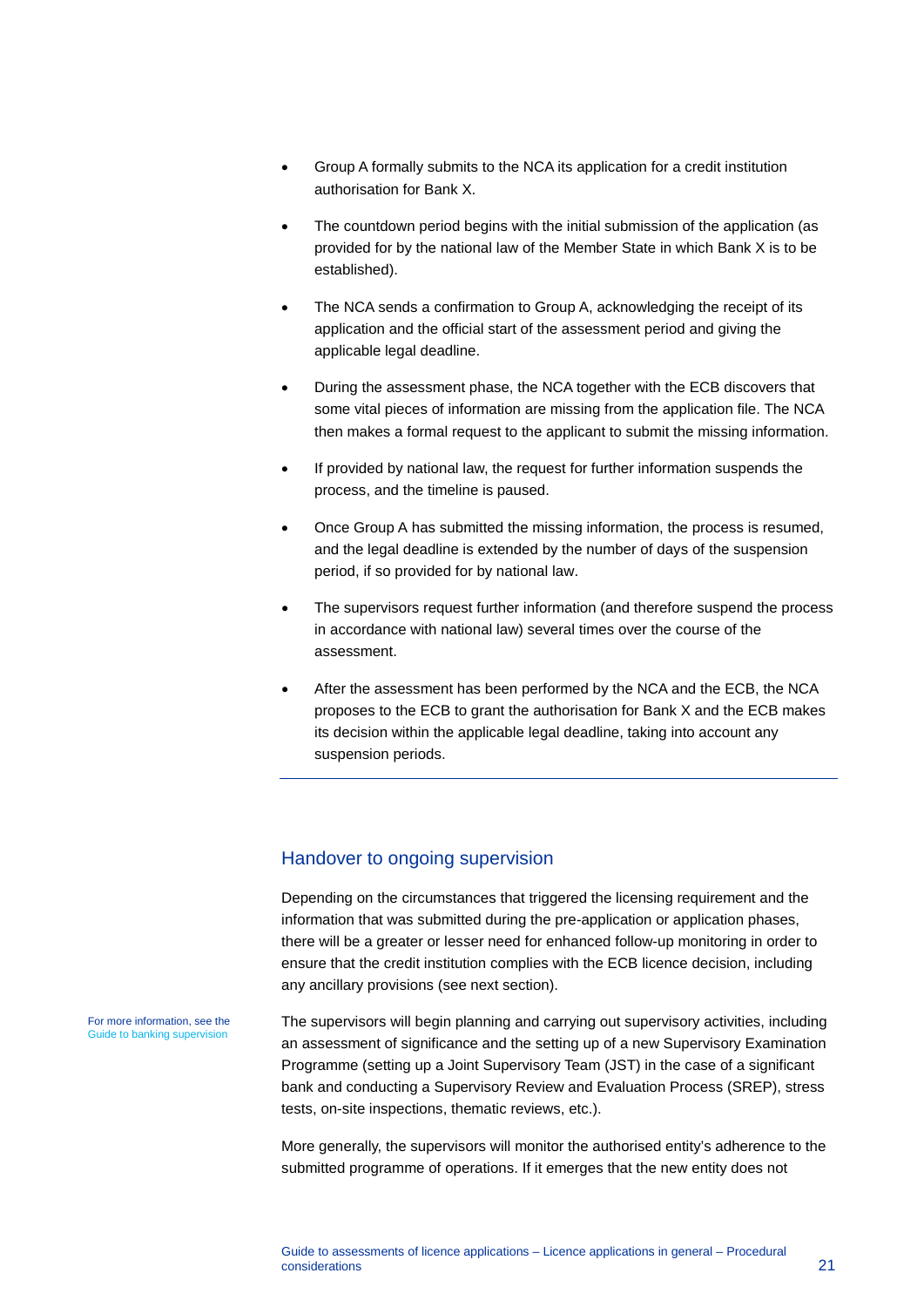comply with the requirements set out in the authorisation decision or with the ongoing prudential requirements, the supervisors can take action, ranging from closer interaction through specific meetings and the use of supervisory powers to enforcement measures or even sanctions, depending on the extent of noncompliance.

## 6.2 Ancillary provisions in the decision

<span id="page-22-0"></span>The Court of Justice has ruled that, in principle, a competent authority can impose conditions and/or obligations in cases where the licence application would otherwise be rejected.<sup>[19](#page-22-1)</sup> This section clarifies the circumstances under which such supervisory tools may be used.

Several types of ancillary provisions can be attached to a licence decision:

- a "condition" refers to a prerequisite, which must be fulfilled before the licence decision becomes effective;
- an "obligation" refers to a requirement or restriction which applies on an ongoing basis or for a set period after the licence decision is taken;
- a "recommendation" refers to a non-binding suggestion;

Similarly, the applicants may make "ex ante commitments" prior to the adoption of the authorisation decision. These are considered by the NCAs and the ECB in the overall assessment and can be included in the authorisation decision as agreed conditions or obligations.

### **Conditions**

Conditions require the applicant to undertake an action or to refrain from an action. The authorisation will only become effective once the condition has been fulfilled.

Conditions are proportionate and do not go beyond what is necessary to ensure that the criteria in the licensing assessment are met.

Conditions are clear and well-defined, to ensure legal certainty. A condition must be implementable and enforceable.

### **Obligations**

<span id="page-22-1"></span>-

Like conditions, obligations require the applicant to undertake an action or to refrain from an action. Obligations are issued to deal with matters occurring after the

<sup>19</sup> Judgment of the Court of Justice of 25 June 2015, *CO Sociedad de Gestión y Participación SA and Others* v *De Nederlandsche Bank NV and Others*, C-18/14, ECLI:EU:C:2015:419.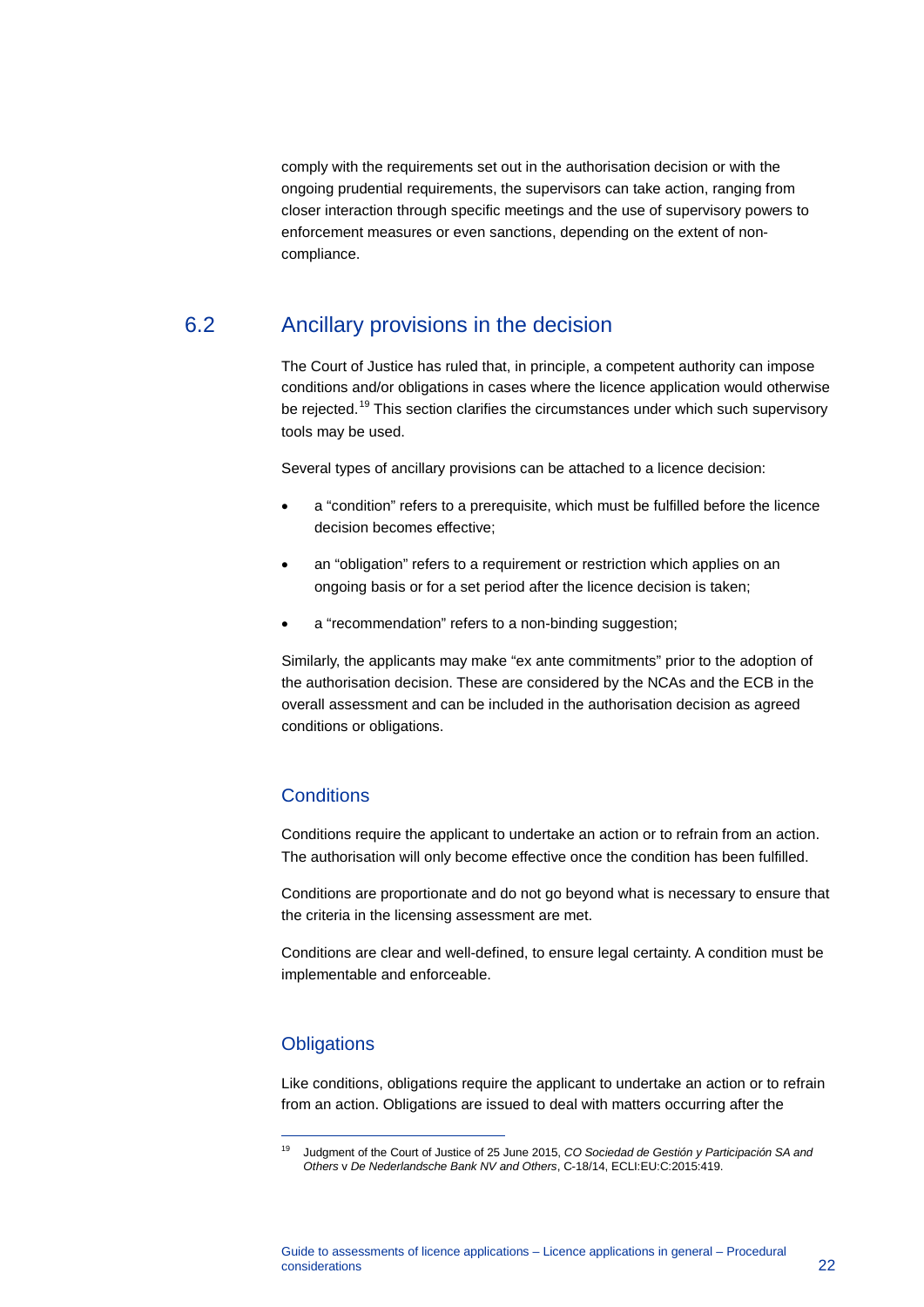authorisation has become effective on an ongoing basis. The non-fulfilment of an obligation will not put in question the initial licence decision. However, noncompliance with an obligation may result in the application of enforcement measures and/or sanctions.

Obligations are proportionate and do not go beyond what is necessary to ensure that the criteria in the licensing assessment are met. They could be imposed in order to address potential issues after authorisation, in particular where there are concerns in relation to the fulfilment of the licensing assessment criteria on an ongoing basis.

### Recommendations

Recommendations can be attached to a licence decision, even if all authorisation criteria have technically been met. Recommendations can cover a broad range of issues that should be addressed.

Recommendations are not legally binding. The reasons for issuing them and the objectives they are intended to achieve should be clearly stated.

#### Ex ante commitments

Ex ante commitments are not imposed by the NCA or the ECB but proposed by the applicant prior to the licence decision. However, the competent authorities are allowed to make suggestions.

The objective of ex ante commitments is to provide assurance to the competent authority that the assessment criteria will be met.

Ex ante commitments take the form of a written statement signed by the applicant.

<span id="page-23-0"></span>Ex ante commitments are taken into account in the NCA's and the ECB's respective assessments and are presented in the licence decision as agreed conditions or obligations.

## 6.3 Due process

The NCA can reject a licence application following its assessment, or it can propose a positive decision in its proposal to the ECB. Following its own assessment, the ECB can then either confirm the decision proposed by the NCA or reject it.

### Right to be heard

When a licence application is to be rejected by the ECB, or when conditions or obligations are to be imposed, the applicant is given the opportunity to comment.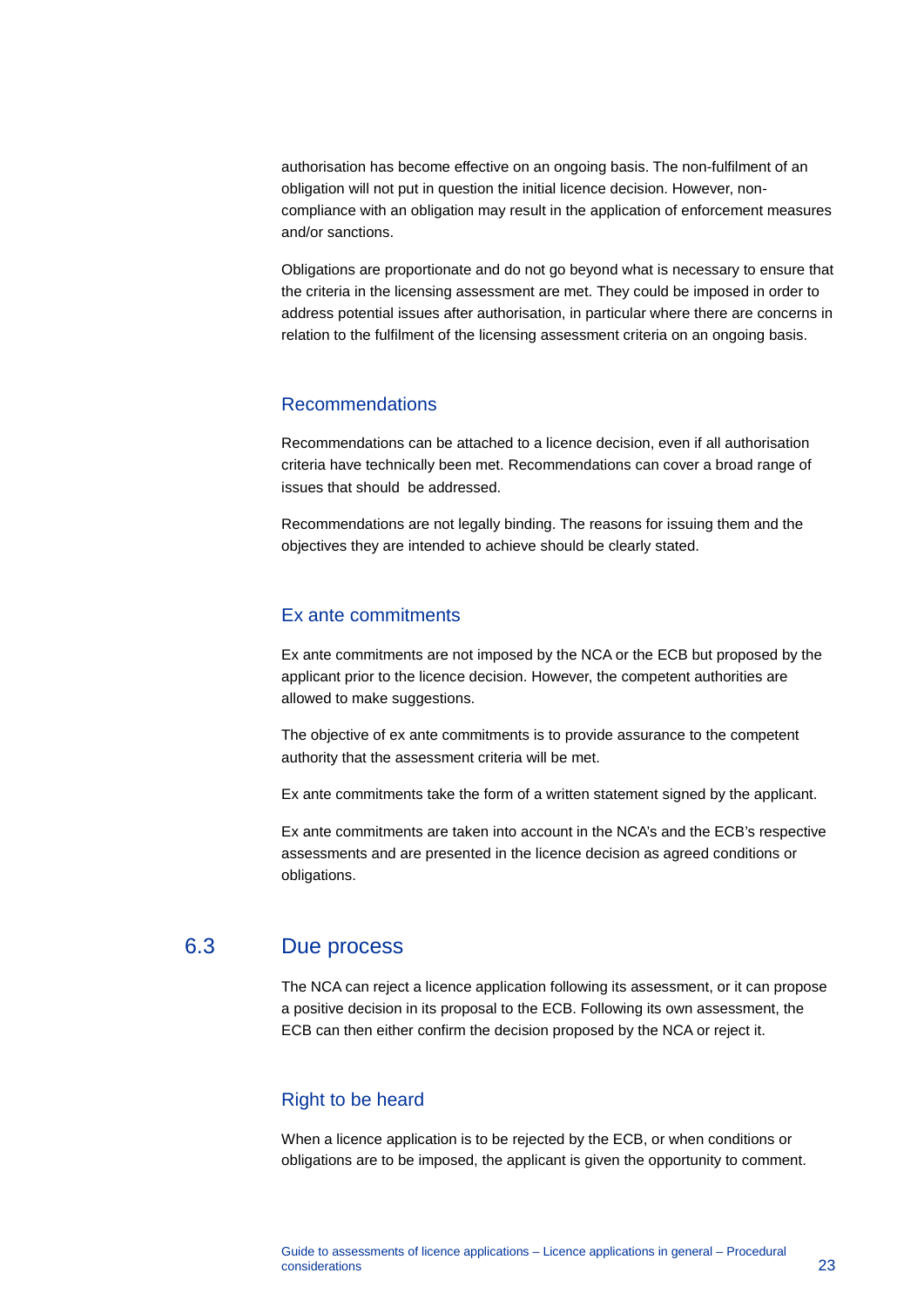This is called the "right to be heard" and is a principle enshrined in the Charter of Fundamental Rights of the European Union.<sup>[20](#page-24-0)</sup>

The right to be heard is granted to all applicants whose authorisation is to be rejected by the ECB or whose authorisation is to carry conditions or obligations.

For licence applications, the time limit for submitting comments is three working days.

There are, however, instances when the right to be heard does not apply:

- when conditions or obligations concern statutory provisions with which the application must comply;
- when the conditions or obligations have been pre-agreed with the applicant;
- when the conditions or obligations qualify as reporting requirements in accordance with the applicable legal framework.

#### Access to application file

Following a decision, the applicant has the right to ask the NCA or the ECB for access to the application file.

Access to the file could arise both at the national level (e.g. in cases where the licensing application is rejected by the NCA) and at ECB level (e.g. in cases where the licensing application is rejected by the ECB or where conditions or obligations are proposed). This right of access is an essential component of the right to defence, the right to good administration and the right to be heard.

-

<span id="page-24-0"></span><sup>&</sup>lt;sup>20</sup> See also Article 32 of the SSM Framework Regulation.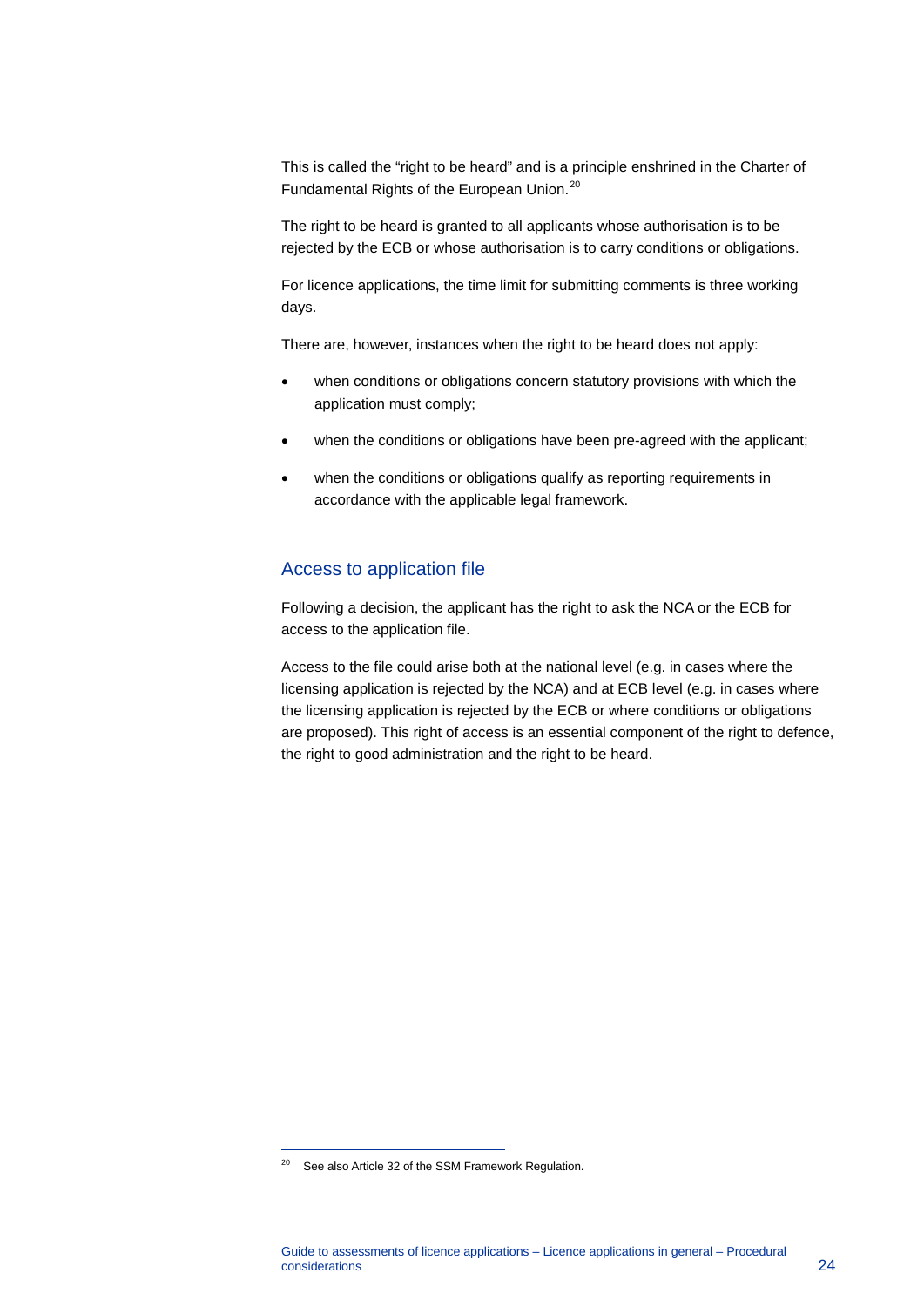# 7 Withdrawal and lapsing of licences

<span id="page-25-0"></span>An authorisation for a credit institution may be withdrawn by the ECB either on its own initiative or on the basis of a proposal from the NCA of the Member State where the institution is established. The applicable process for the withdrawal of the licences is defined in national law, while cooperation between the NCA and the ECB is largely the same as that for granting authorisations, albeit with certain deviations depending on whether the withdrawal has been requested by the supervised entity itself or initiated by the supervisor (the NCA or the ECB).

If the supervised entity has asked the NCA to withdraw its authorisation, for example because it no longer conducts any banking business, the NCA and the ECB jointly assess whether the applicable preconditions have been met. The ECB decides whether the conditions for the withdrawal of authorisation according to national and EU law have been fulfilled. In particular, clear and indisputable confirmation is required that the entity no longer holds any deposits or other repayable funds.

If the withdrawal of a credit institution's licence is initiated by the supervisor, for example because the institution no longer meets the prudential requirements or can no longer be relied on to fulfil its obligations towards its creditors, a full and detailed joint assessment is conducted to substantiate the justification for the withdrawal of the licence, taking into consideration the supervisory history of the institution concerned, as well as the relevant interests involved, for example the risk to depositors. In such cases, pursuant to the SSM Regulation, the resolution authorities may also become involved.

Lapsing of authorisation occurs when a credit institution's authorisation ceases to exist in the situations referred to in relevant Union or national legislation. This may be caused by specific national and legally defined triggers, which do not generally involve supervisory discretion or a decision by the competent authority. There are three typical situations in which, according to national law, an authorisation may lapse:

- the credit institution does not make use of the authorisation for 12 months;
- the credit institution expressly renounces the authorisation;
- the credit institution has ceased to engage in business for more than six months.

Subject to national law, an effect similar to a lapsing of the authorisation may occur if the credit institution itself ceases to exist, for instance due to a merger with another company. In such cases, the authorisation ceases to exist at the same time as the institution does. In these cases, the same procedure applies as for the lapsing of authorisation.